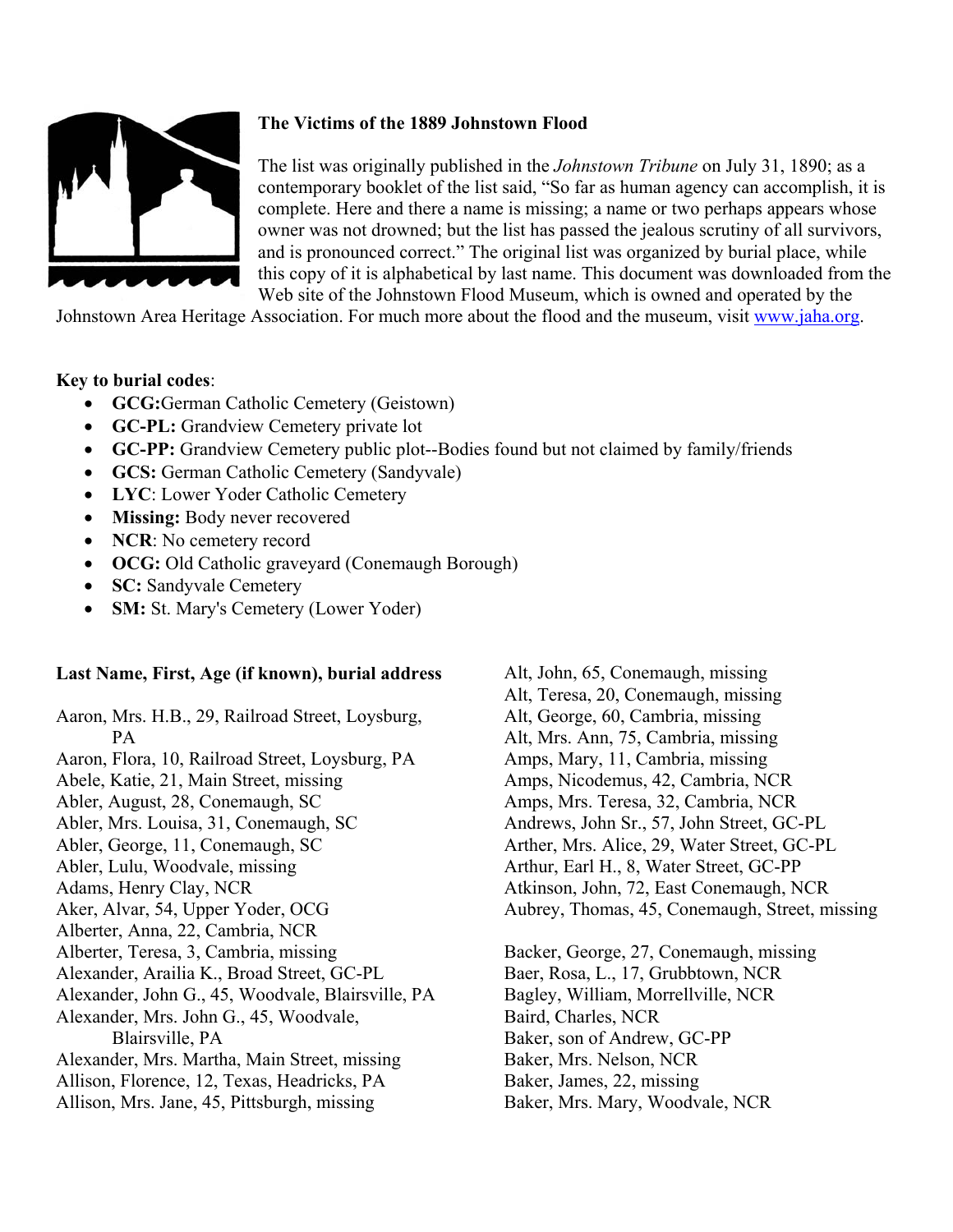Baker, Lydia, 20, Woodvale, missing Baker, Catherine, 70,Market Street, NCR Baker, Agnes, 68, Market Street, NCR Baker, Nancy, Market Street, missing Baker, Richard, 1, Woodvale, missing Baker, Mellville, 11, Woodvale, missing Baker, Deronda, 5, Woodvale, missing Baker, Dolly, Woodvale, missing Baker, Clara, 17, Woodvale, missing Baldwin, George, 69, Apple Alley, SC Bantley, William G., 36, Third Ward, GC-PL Bantley, Mrs. Ella, 30, Third Ward, GC-PL Bantley, George, L., 6 mo., Third Ward, GC-PL Banyan, Mrs. Rose, 36, Cambria, SM Banyan, John, 7, Cambria, missing Banyan, Albert, 4, Cambria, missing Banyan, Theodore, 2, Cambria, missing Barbour, Mrs. Sarah, 59, Woodvale, missing Barbour, Mrs. Mary, 25, Woodvale, GC-PL Barbour, Howard, 7, Woodvale, missing Barbour, Florence, 4, Woodvale, GC-PL Barbour, John F., 3 mo., Woodvale, missing Barbour, Harry L., 16, Locust Stree,t GC-PP Bare, Mrs., missing Bare, infant, missing Barker, Edward, 27, Woodvale, missing Barker, Clara, 2 ½, Woodvale, missing Barker, 1 mo., Woodvale, missing Barker, Mrs. Susan, 28, Woodvale, GC-PP Barkley, George, missing Barley, Mrs. Barbara, 56, Woodvale, GC-PL Barley, Nancy, 29, Woodvale, GC-PL Barley, Viola, 9, Woodvale, GC-PL Barley, Myrtle, 11, Woodvale, NCR Barley, Mamie, 7, Woodvale, NCR Barley, Effie, 5, Woodvale, NCR Barley, Laura, 6 mo., Woodvale, NCR Barnes, Andrew, Conemaugh, missing Barrett, Jas., 27, St. Charles Hotel, NCR Barron, Anton, missing Barron, Mrs., missing Bartosh, Mrs. Hannah, 39, Cambria missing Bartosh, Frank, 14, Cambria, missing Baumer, Mrs. Eliza, 68,Woodvale, missing Beam, Dr. Lemon T., 55, Market Street, GC-PL Beam, Charles C., 4, Market Street, GC-PL

Beam, Dr. W.C., 35, Locust Street, GC-PL Beam, Mrs. Clara, 32, Locust Street, GC-PL Beam, Roscoe, 2, Locust Street, missing Beck, Alfred, 6, missing Beck, Roy, 3, missing Beck, William, J., 30, Woodvale, Headricks, PA Beck, Mrs. Blanche, 29, Woodvale, Headricks, PA Beckley, E.E., 23, Main Street, GC-PL Beckley, Mrs. Mary, 48, Woodvale, missing Beecher, Mrs. Jane, 44, Woodvale, missing Beecher, Mary, 23, Woodvale, missing Behnke, Charles, GC-PP Beiter, Mathias, 3, Clinton Street, Wilmore, PA Bending, Mrs. Elizabeth, 48, Locust Street, GC-PL Bending, Jesse, 24, Locust Street, GC-PL Bending, Katie, 15, Locust Street, GC-PL Beneigh, John, C., 65, Cambria, GC-PL Benford, Mrs. E.E., 63, Hulbert House, GC-PL Benford, Maria, 34, Hulbert House, GC-PL Benford, May, 26, Hulbert House, GC-PL Benford, Louis, 30, Hulbert House, GC-PL Benshoff, J.Q.A., 62, Somerset Street, GC-PL Benshoff, Arthur, 27, Somerset Street, GC-PL Benson, Mrs. Bessie, 23, Cambria, missing Benson, Flora, 3, Cambria, missing Benson, Cora Belle, 1 ½, Cambria,missing Berg, Mrs. Marion, 24, Woodvale, NCR Berkebile, Mahlon, Morrellville, NCR Berkey, Henry S., 45, Clinton Street, missing Beske, John, 7, Cambria, missing Beske, Joseph, 5, Cambria, missing Beske, Frank, 3, Cambria, missing Beske, Lewis, 1, Cambria, missing Betzler, Mrs. Agnes, 38, Cambria, SM Betzler, Frank, 9, Cambria, missing Betzler, Katie, 7, Cambria, missing Bishop, Charles, 45, Woodvale, SC Bishop, Julius, 55, Cambria, missing Bitner, A.B., missing Blair, Alfred, 53, Woodvale, missing Blair, Emanuel, 12, Woodvale, missing Blair, Rosana, 10, Woodvale, missing Blair, Mrs., 50, Woodvale, LYC Bloch, Louisa, 17, Conemaugh, GC-PP Bloch, Mrs. Rose, 54, Conemaugh, missing Bloch, Annie, 26, Conemaugh, missing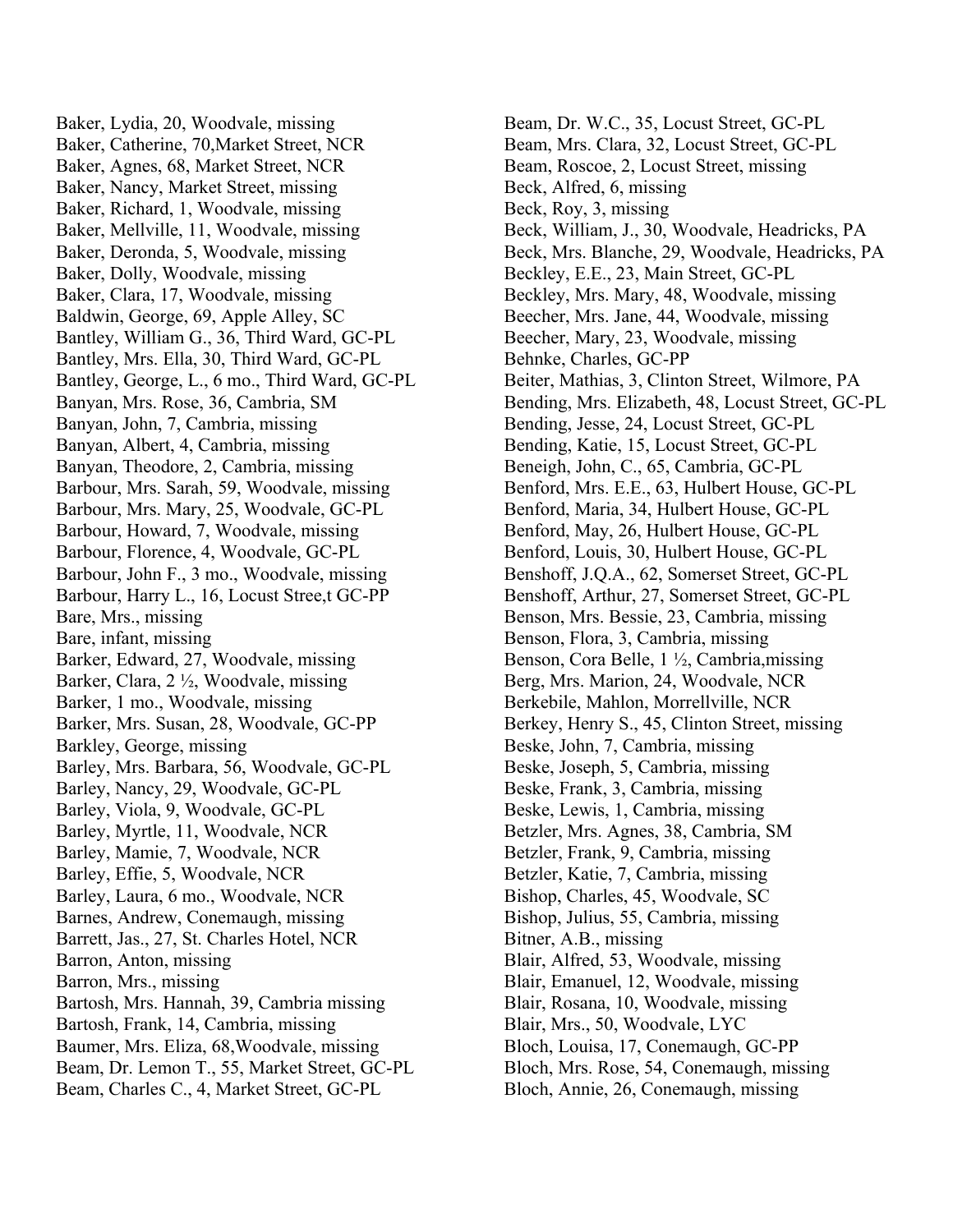Bloch, Emma, 13, Conemaugh, missing Block, Minnie, 15, Conemaugh, missing Blough, Mrs., missing Blough, Samuel, 40, Market St, Stoneycreek Township, PA Blough, Sophia, 38, Main St, Stoneycreek Township, PA Blough child, Main St., Stoneycreek Township, PA Blough, Emanuel, 22, Bedford Street, NCR Blough infant, School Alley, NCR Boehler, Barbara, 7, Conemaugh, missing Boehler, Annie, 9, Conemaugh, missing Bogus, William, missing Bohnke, Charles, GC-PP Bonner, Mrs. Ann, 24, Butler, PA Bonson, Charles R., missing Booser, Eddie, 14, Market Street, missing Bopp, Jacob, 32, Broad Street, LYC Bopp, son of Jacob, Broad Street, GC-PP Bopp, Katie, 9, Broad Street, GC-PP Bopp, Naomi, 7, Broad Street, missing Bowers, George, Woodvale, missing Bowersox, Mrs. Elia, 16, Market Street, missing Bowersox, Cordelia, 3, Market Street, missing Bowersox, Frank, 22, Market Street, NCR Bowman, Nellie, 9, Haynes Street, GC-PL Bowman, Charles H., 7, Haynes Street, GC-PL Bowman, Frank P., 33, Woodvale, GC-PL Bowman, Emma, 28, Woodvale, GC-PL Bowman, Jessie, 4, Woodvale, missing Bowman, Blanche, 2, Woodvale, missing Boyer, Emma, 17, Woodvale, missing Boyer, Solomon, 62, East Conemaugh, NCR Boyle, Charles, Sr., 45, Cambria, SM Boyle, Mary, 12, Cambria, SM Boyle, Charles, 8, Cambria, SM Boyle, Thomas, 7, Cambria, SM Boyle, Rose, 6, Cambria, missing Boyle, Bridget, 4, Cambria, missing Boyle, William, 2, Cambria, missing Boyle, Joseph, 8 mo., Cambria, missing Bracken, Katie, 21, Woodvale, LYC Bracken, Minnie, 19, Woodvale, LYC Braden, Patrick, Millville, missing Bradley, Mrs. Elvira, 39, Conemaugh, missing Bradley, Thomas, 42, Conemaugh, NCR

Brady, John, 53, Franklin Street, SM Brady, Mrs. Julia, 50, Franklin Street, SM Brawley, George D., 17, Union & Vine, GC-PP Brawley, Mrs. Maggie, 42, Union Street, missing Brawley, Robert J., 4, Union Street, missing Brawley, John, (unknown), missing Brennan, Mrs. Martha, 36, Woodvale, GC-PP Brennan, Mary, 16, Woodvale, GC-PP Brennan, William, 12, Woodvale, GC-PP Brennan, Lewis, 10, Woodvale, GC-PP Brennan, Arthur, 7, Woodvale, GC-PP Brennan, Frank, 3, Woodvale, GC-PP Brennan, Mrs. Mary Ann, 46, Woodvale, missing Brennan, Mary Ann, 23, Woodvale, missing Brennan, Ellen, 19, Woodvale, missing Brennan, Jane, 16, Woodvale, missing Brennan, Agnes, 13, Woodvale, missing Bricker, Henry, GC-PP Bridges, Chas., 2, Cambria, LYC Bridges, Emma, 18, Cambria, LYC Bridges, Mrs. Jane, 64, Market Street, missing Brindle, Mary, GCS Brindle, Mollie, 25, Conemaugh, SC Brindle, Vincent, missing Brindle, Frank, missing Brindle, Rose, missing Briney, Matilda, 25, Woodvale, missing Brinker, Henry, missing Brinkey, Dr. J.C., 28, Franklin Street, GC-PL Brinkey, Elmer, 26, Hulbert House, GC-PL Brockner, Samuel, 28, Conemaugh, missing Brotz, Pancrotz, 55, Cambria, SM Brotz, Mrs. Lena, 50, Cambria, SM Brown, Mrs., Conemaugh, missing Brown, Emma, 20, Blairsville, PA Brown, Peter, 65, Woodvale, LYC Brown, Thomas, 24, Woodvale, LYC Brown, Sadie, 22, Woodvale, GC-PP Brown, Emma, 20, Woodvale, LYC Brown, Gertrude, 17, Woodvale, LYC Brown, Lizzie, 15, Woodvale, missing Brown, Mrs. Magdalena, 58, Cambria, missing Bruhn, Claus, 58, Conemaugh, GC-PP Bruhn, Mrs. Anna, 45, Portage Street, NCR Bryan, Wm. A., 45, Mansion House, GC-PP Buchanan, John, S., 69, Locust Street, GC-PL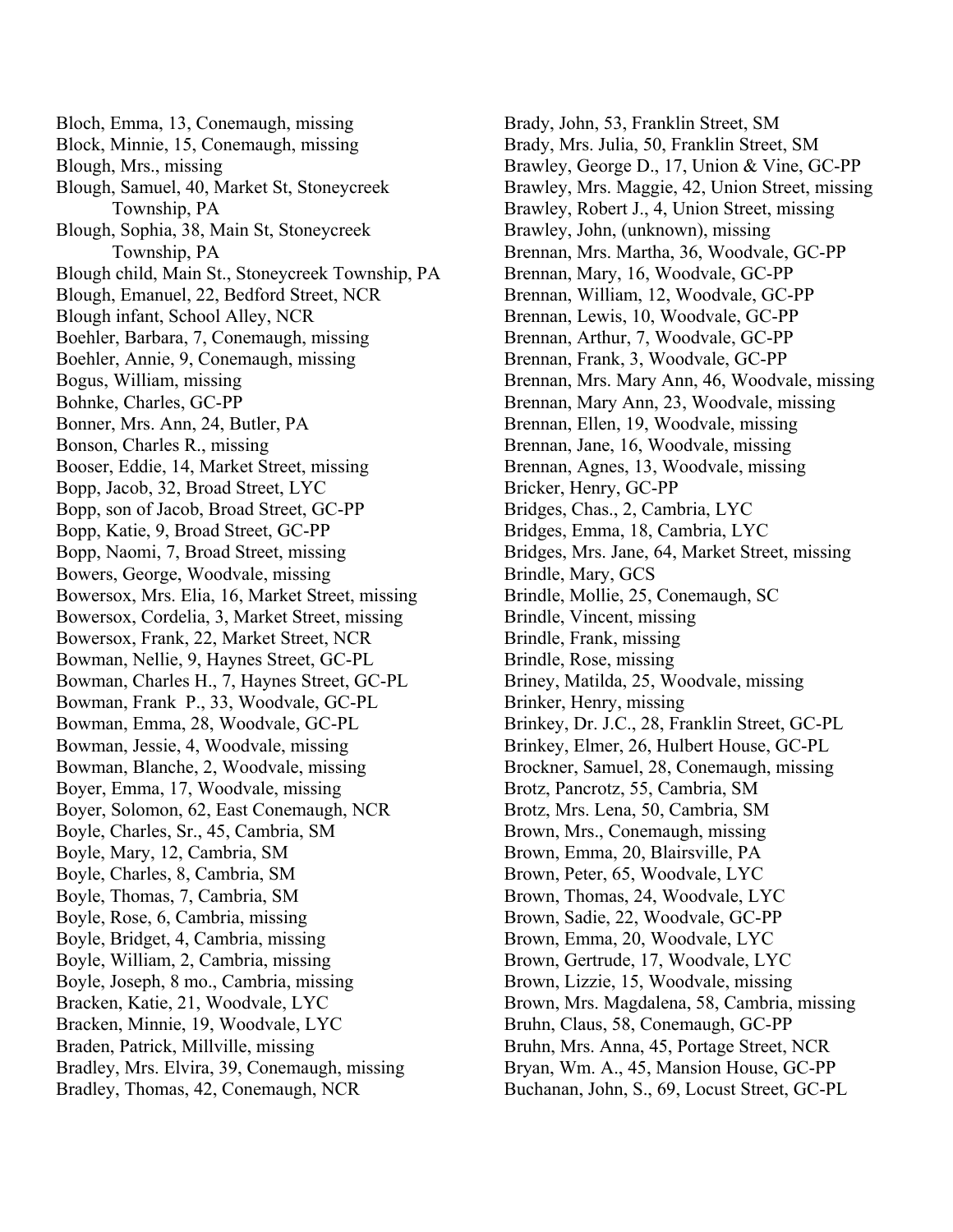Buchanan, Mrs. Kate J., 63, Locust Street, GC-PL Buchanan, Robert, L., 20, Locust Street, GC-PL Buckhard, Mrs. Elizabeth, 50, Woodvale, missing Buckhard, Charles, 19, Woodvale, missing Buckhard, Mrs., 63, Woodvale, missing Buckley, Mrs. Mary, 48, Woodvale, missing Bunting, Mrs. Caroline, 45, Woodvale, NCR Burk, Mrs. Matilda, 38, East Conemaugh, NCR Burket, Frank, 14, Washington Street, missing Burket, Blair, 8, (unknown), missing Burkhard, Mrs. Catherine, 85, Mineral Point missing Burkhard, Mrs. Mollie, 36, Woodvale, NCR Burkhard, Mrs. Elizabeth, 50, Woodvale, missing Burkhard, Charles, 19, Woodvale, missing Burkhard, Howard, 12, Woodvale, missing Burkhard, Gussie J., 5, Woodvale, missing Burkhard, Charles C., 2, Woodvale, missing Burns, John, (unknown) GC-PP Burns, Peter, Woodvale, missing Butler, Chas. T., Hulbert House, Philadelphia, PA Butler, John, 51, John Street, missing Butler, Robert, 40, Millville, missing Butler, Mrs. 70, Millville, missing Butler, Annie, 17, Millville, missing Butler, Fannie, 14, Millville, missing Butler, George, 11, Millville, missing Butler, Mrs. Sarah, (unknown), missing Byers, Mrs. Catherine, 46, Mineral Point, missing Byrne, John, 32, Hulbert House, LYC Byrne, Ella, 24, Hulbert House, LYC Cadogan, Mrs. Mary A., 46, Millville, Braddock, PA Cadogan, Ann, 25, Millville, Braddock, PA Callahan, Mary, 22, Locust Street, missing Callahan, Mrs. Frank, Locust Street, missing Campbell, Peter, 40, Conemaugh, GC-PP Carlin, Jonathan, Hulbert House, Philadelphia, PA Carr, Mrs. Mary, 42, Woodvale, missing Carr, William, 7, Woodvale, missing Carr, Patrick, 22, Cambria, missing Carr, Mrs. Sarah, 20, Cambria, missing

Carr, Sissie, 2, East Conemaugh, NCR

Carroll, Mrs. Bridget, 70, Conemaugh, LYC

Carroll, Thomas, 30, Conemaugh, LYC

Carroll, Rose, 20, Conemaugh, LYC Cartin, Frank, 5, Woodvale, missing Cartin, Mrs. Thomas, 46, Woodvale, missing Casey, William, 48, Cambria, GC-PP Christie, Andrew C., 50, Woodvale, NCR Christie, Mrs. Lizzie, 46, Woodvale, missing Christie, Daisy, 19, Woodvale, missing Clark, Mrs. J.B., 39, Conemaugh, LYC Clark, John, (unknown), SC Clark, Hamilton, (unknown), missing Clark, Thomas, 42, Union Street, NCR Clark, Thomas, Jr., 9, Union Street, missing Clark, Annie, 5, Union Street, missing Clark, John B., 50, Portage Street, NCR Clark, 7 children, Portage Street, NCR Clark, W.H.L., 50, Hulbert House, Philadelphia, PA Cleary, Alice, Cambria, missing Coad, Mrs. Mary, 57, Washington Street, OCG Coad, William, 12, Washington Street, missing Coby, Elizabeth, Cambria, SM Cole, John, Cambria, NCR Connelly, Maud, 6, Franklin, GC-PL Connors, Mrs. Mary, Millville, NCR Conrad, John, 21, Woodvale, missing Constable, Philip E., 60, Broad Street, GC-PL Constable, Mrs. Sarah, E., 48, Broad Street, missing Constable, Clara, 16, Broad Street, missing Constable, George, 39, Franklin missing Cooper, Otto, 8, Kurtz Alley NCR Cooper, Mrs., 38, Kurtz Alley NCR Cooney, Mrs. Elizabeth (unknown) GC-PL Cope, Ahlum, 70, Conemaugh, missing Cope, Mrs. Margaret, 65, Conemaugh, GC-PL Cope, Ella B., 28, Conemaugh, GC-PL Cornelison, Maggie (unknown) GC-PP Costlow, Michael, 70,Locust & Union missing Costlow, Zita, 6, Woodvale, missing Costlow, Juniata, 2 1/2, Woodvale, missing Costlow, Regina, 1, Woodvale, missing Couthamer, Mr. (unknown) NCR Cox, James G., Hulbert House, Philadelphia, PA Coy, Mrs. Sarah, 46, East Conemaugh, NCR Coy, Newton G., 16, East Conemaugh, NCR Craig, Mrs. Catherine, 40,Walnut Street, NCR Craig, Thomas A., 32, Market Street, GC-PP Craig, Mrs. T.A., 30, Market Street, GC-PP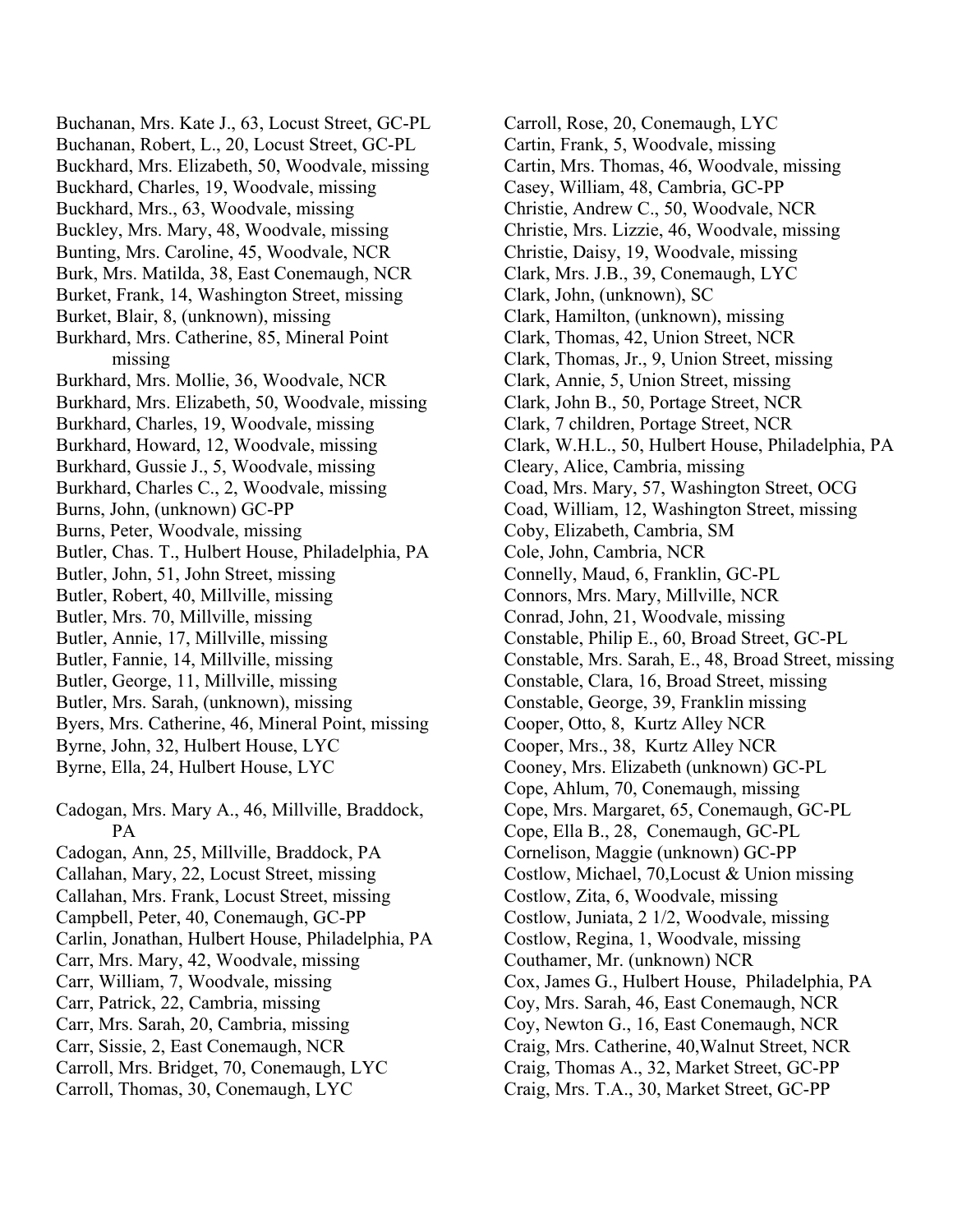Craig, Christ, 45, Cambria, GC-PP Craig, Annie, 13, Walnut Street, GC-PP Craig, William, 8, Walnut Street, missing Creed, David, 60, Washington St., Pittsburgh, PA Creed, Mrs. Eliza, 55, Washington St, Pittsburgh Creed, Kate, 26, Washington Street, missing Creed, Maggie, 28, Washington St, Pittsburgh, PA Creed, Mary, 16, Washington Street, missing Cronin, Daniel, 50, Vine Street, LYC Crown, Thomas, 51, Conemaugh, missing Crowthers, Samuel, 30, Cambria, missing Crowthers, Mrs. Verna, 27, Cambria, missing Crowthers, 3, Chestnut Street, NCR Cullen, James, 55, Cambria, LYC Cullen, Mrs. Ann, 50,Cambria, LYC Cullen, Mrs. Alice, 48, Cambria, LYC Cullen, Annie, 20,Cambria, LYC Culleton, George F., 1, Chestnut Street, missing Culleton, John F., 2, Chestnut Street, missing Culliton, Mrs. Teresa, 28, Cambria, SM Cummings, Amy, Somerset Street, NCR Cummings, Mrs., Somerset Street, missing Cummings, Somerset Street, missing Cunz, Mrs. Catherine, 37, Napoleon Street, missing Cunz, Edward, 12, Napoleon Street, missing Cunz, Lydia, 6, Napoleon Street, GC-PP Cunz, Gussie, 3, Napoleon Street, missing Cunz, Robert, 4 mo., Napoleon Street, GC-PP Curry, Robert, (unknown), missing Curtin, Johanna, (unknown, missing Cush, Annie, 17, Railroad Street, missing Cush, Thomas, 1 1/2, Railroad Street, missing Cush, Mrs. Ann, 55, Cambria, LYC Cush, Daniel, 33, Cambria, LYC Cush, Joseph, 19, Cambria, LYC Cush, Mrs. Tillie, 20,Cambria, LYC Custer, Mrs. Emma J., 27, Bedford Street, missing Custer, William H., 35, Millville, Pittsburgh, PA

Daily, Mrs. Ann, 60,Locust Street, LYC Daily, Frank, 30,Locust Street, LYC Darr, George E., 28, Millville missing Davis, Mrs. Philip, 60, (unknown) NCR Davis (family of 3) (unknown) SC Davis, Mrs. Elizabeth (unknown) GC-PL Davis, Eliza M. (unknown) GC-PL

Davis, Margaret E. (unknown) GC-PL Davis, William L. (unknown) GC-PL Davis, William G. (unknown) GC-PL Davis, Mary G. (unknown) GC-PL Davis, Mary Ann, 40,Woodvale, GC-PL Davis, Martha, 18, Woodvale, missing Davis, Ada, 15, Woodvale, missing Davis, Frank, 8, Woodvale, NCR Davis, Mrs. Thomas S., 55, Market Street, NCR Davis, Frank B., 40,Main Street, Steubenville, OH Davis, Frank, infant, Main Street, Steubenville, OH Davis, Thomas S., 59, Locust Street, GC-PL Davis, Mrs. Ann, 60,Locust Street, missing Davis, Mrs. Mary, 54, Locust Street, missing Davis, Della, 22, Locust Street, missing Davis, Evan, 16, Locust Street, missing Davis, Reese, 13, Locust Street, missing Davis, Mrs. Mary D., 55, Millville missing Davis, Mrs. Susan, 27, Millville GC-PL Davis, Clara, 8, Millville GC-PL Davis, Willie, 3, Millville GC-PL Davis, Mrs. Cora B., 25, Water Street, GC-PL DeFrance, Mrs. H.T., 32, Hulbert House, Mercer County, PA Degnan, Mrs. Mary, 60,Cambria, LYC Deible, Harry, Woodvale, missing Deihl, Mrs. Mary, 40,Conemaugh, missing Deitrich, Mrs. Amelia, 23, Cambria, SM Delaney, Mrs. C.W., 59, Conemaugh, Street, NCR Delaney, Charles, 18, Conemaugh, Street, missing Delaney, Mrs. Jessie, 29, Vine Street, GC-PL Delaney, Mrs. Ella A. (unknown) GC-PL Devlin, Melissa, 12, E. Conemaugh, missing DeWalt, Chas. B., 36, Hulbert House, Philadelphia Dibert, John, 56, Main Street, GC-PL Dibert, Blanche, 9, Main Street, GC-PL Dick, Cornell, 17, Locust & John, missing Diehl, Carrie, 20,Hulbert House Shippensburg, PA Dill, Robert, 26, Woodvale, missing Dill, Mrs. Robert, 26, Woodvale, missing Dill, William, 7, Woodvale, missing Dill, Harry, 3, Woodvale, missing Diller, Rev. Alonzo P., Locust Street, GC-PL Diller, Mrs. Marion, Locust Street, GC-PL Diller, Isaac, Locust Street, GC-PL Dillon, James, 35, Napoleon Street, GC-PP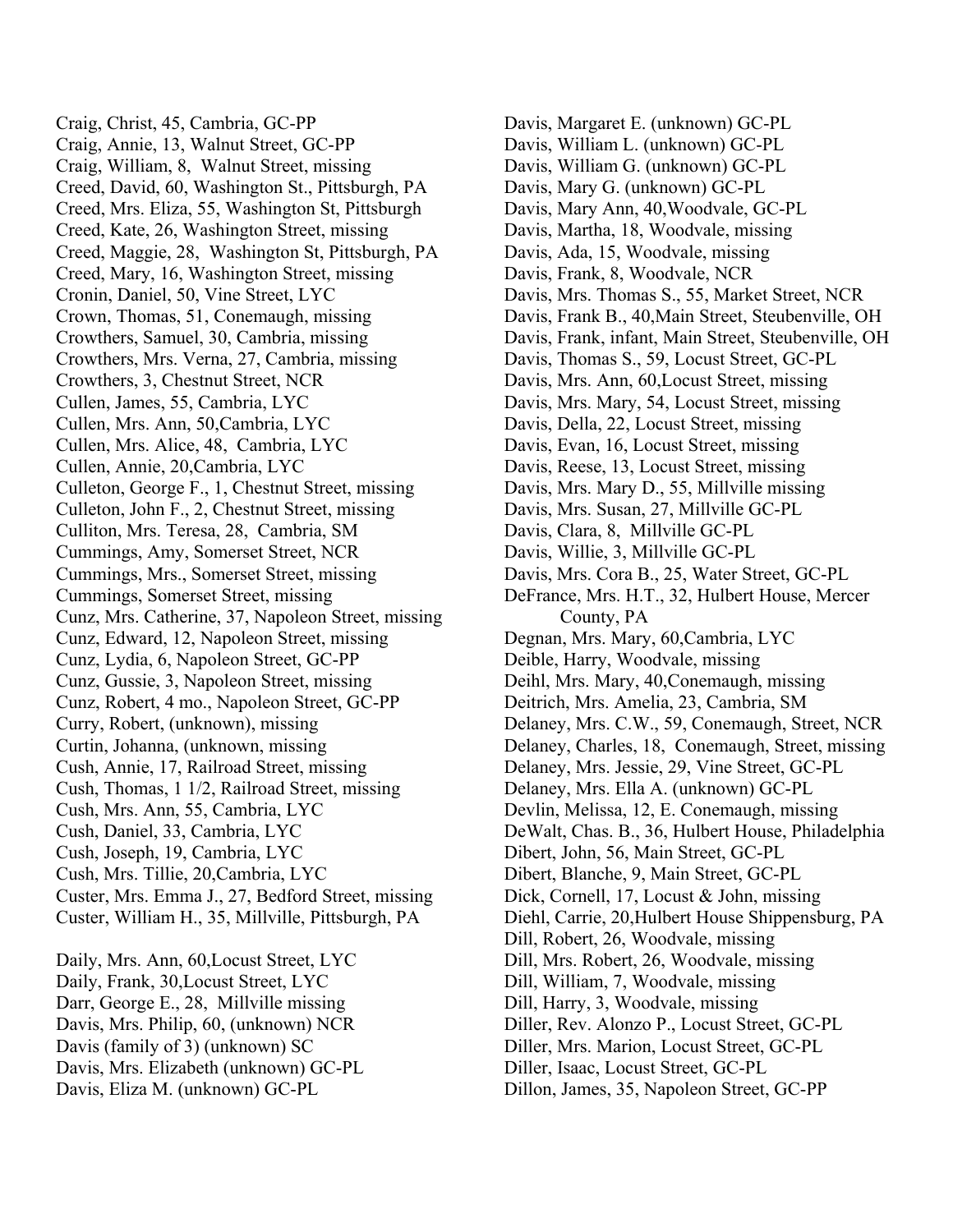Dimond, Frank, 36, Conemaugh, NCR Dimond, Mrs. Ann, 64, Conemaugh, NCR Dinant, Lola, Locust Street, GC-PL Dinkel, Adam, 50, Conemaugh, missing Dishong, Lizzie, 22, Union Street, missing Dixon, David, 40, Millville GC-PL Dluhos, Jacob, 3, Cambria, missing Dluhos, Mary, 3 mo., Cambria, missing Dolny, Mike, Cambria, missing Doorocsik, Mrs. Annie, 28, Cambria, NCR Doorocsik, Miss, 6, Cambria, NCR Doorocsik, Mary, 4, Cambria, NCR Dorillia, Mrs., 30, Cambria, missing Dorillia (2 other members) Cambria, missing Dorris, August, 54, Conemaugh, GC-PL Dorsey, John D., Hulbert House , Philadelphia, PA Doubt, Mrs. William, 63, Cambria, NCR Dougherty, Mary, 16, Cambria, NCR Dow, W.F., Hulbert House, New York, NY Dowling, Mrs. Catherine, 42, Market Street, LYC Dowling, Mary E., 21, Market Street, LYC Downey, Mrs. Mary, 55, Pearl Street, GC-PP Downs, Mrs. Catherine, 55, Millville LYC Downs, Mary, 32, Millville LYC Downs, Katie, 28, Millville LYC Downs, Willie, Millville, missing Drew, Mrs. Mark, 62, Millville GC-PL Drew, Mollie, 8, Conemaugh, GC-PL Dudzik, Andrew, 28, Cambria, GC-PP Dudzik, Mike, 21, Cambria, missing Dudzik, Albert, 21, Cambria, missing Duncan, Mrs. Sarah, A. 23, Woodvale, GC-PL Dunn, Mary Ann, 25, Prospect LYC Dyer, Mrs. Nathan, 64, Somerset Street, GC-PL Eager, Annie (unknown), GC-PP Early, Mrs. Ella, 59, Woodvale, missing

Early, Mary, 22, Woodvale, LYC Eberle, Joseph, 63, Conemaugh, SC Eberle, Lena, 14, Woodvale, NCR Eck, Edna Marie, 1 1/2, Woodvale, missing Eck, Ellen, C., 6, Woodvale, missing Eck, Mary Ann, 37, Woodvale, GC-PP Eck, John B., 38, Conemaugh, Street, missing Eck, Lily, 12, Conemaugh, Street, GC-PP Eck, Dora, 7, Conemaugh, Street, missing

Eck, Mabon, 2, Conemaugh, Street, missing Eck, Mary Ellen (unknown) GC-PL Edinger, Annie, 19, Millville missing Edmonds, Nancy (unknown) missing Edwards, Mrs. Annie, R. (unknown) GC-PL Edwards, Mrs. Ann R., 70,Union Street, GC-PP Edwards, Roger, 55, Millville, missing Elder, Mrs. Cyrus, 49, Walnut Street, missing Elder, Nannie, M., 23, Walnut Street, missing Eldridge, Pennell, 39, Morrellville missing Eldridge, Samuel B., Apple Alley, GC-PL Eldridge, Mrs. Sarah T., 71, Woodvale, missing Eldridge, Mrs. Sallie, 27, Woodvale, missing Eldridge, Clara, 3, Woodvale, missing Eldridge, Annie, 1, Woodvale, missing Eldridge, Abram S., 34, Merchants' Hotel, GC-PL Elsaesser, Andrew, 16, Conemaugh, GC-PP Elsaesser, Constantine, 44, Railroad Street, missing Elsaesser, Mrs. Frances, 41, Railroad St, missing Elsaesser, Charles, 13, Railroad Street, missing Elsaesser, Adolph, 11, Railroad Street, missing Elsaesser, Maggie, 10,Railroad Street, missing Elsaesser, Rose, 4, Railroad Street, missing Elsaesser, Mary, 1, Railroad Street, missing English, John (unknown) missing English, Joseph, 24, Railroad Street, GC-PP Eskdale, James, 42, Woodvale, Philipsburg, PA Eskdale, Mrs. James, Woodvale, Philipsburg, PA Etchison, John, 44, Napoleon Street, GC-PL Etchison, Samuel, 37, Hulbert House, missing Evans, Albert, 12, Conemaugh, missing Evans, Annie, 26, Millville, missing Evans, Jennie, 13, Millville, missing Evans, Susannah, 9, Millville, missing Evans, Idris, 3, Millville, missing Evans, Evan B., 50,Woodvale, missing Evans, Susannah, 16, Woodvale, missing Evans, Maggie, 11, Lewis Alley, GC-PL Evans, Kate, 5, Lewis Alley, GC-PL Evans, Mrs. Josiah, 36, Vine Street, GC-PL Evans, Maggie, 16, Vine Street, GC-PL Evans, Walter, 8, Vine Street, missing Evans, Lake, 6, Vine Street, GC-PL Evans, Ira, 6 mo., Vine Street, GC-PL Evans, Mrs. Maggie, 37, Vine Street, GC-PL Evans, Sadie, 8, Vine Street, GC-PL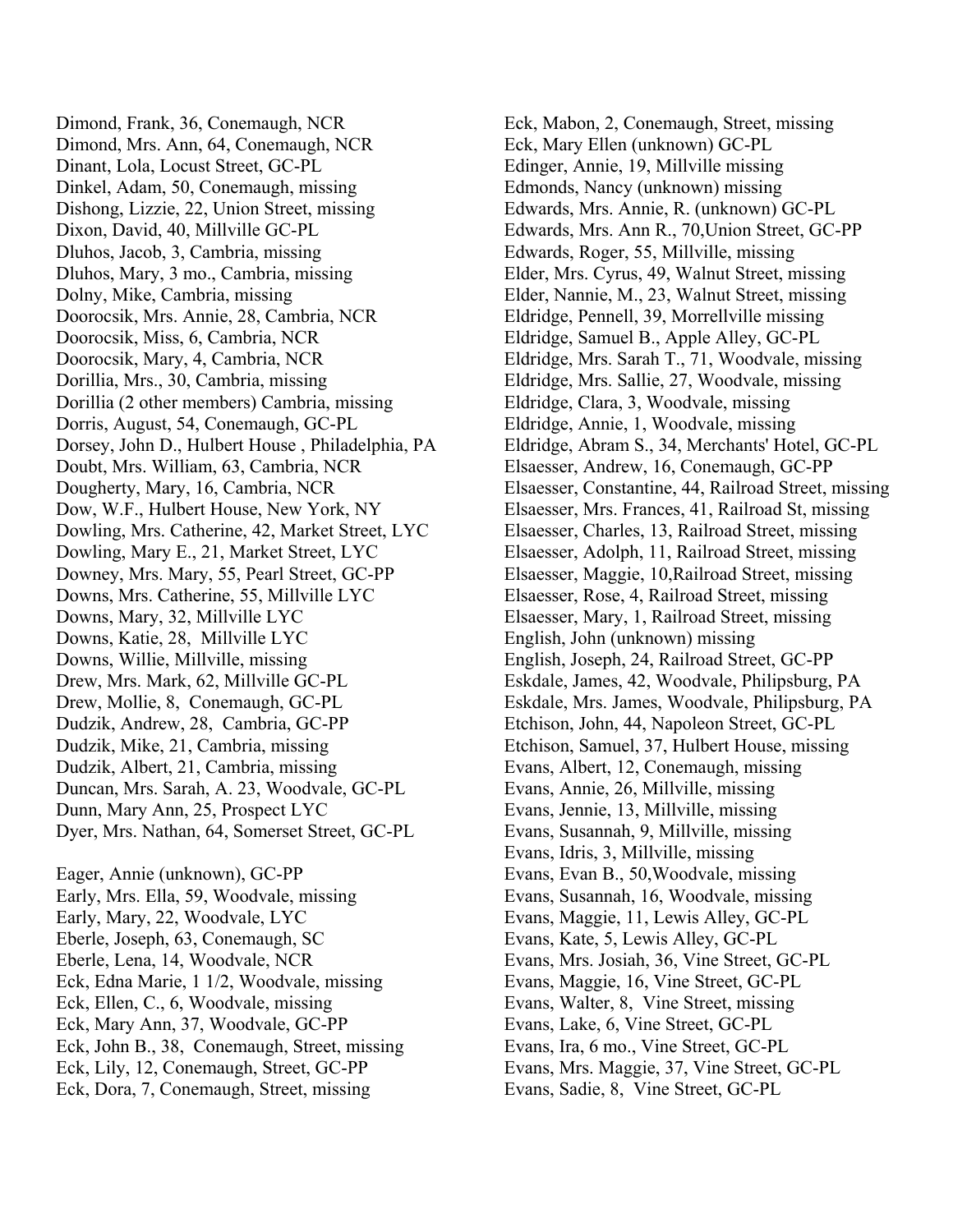Evans, Herbert, 3, Vine Street, GC-PL Evans, Pearl, 1, Vine Street, GC-PL Evans, Mrs. Ann (unknown) GC-PL Evans, Elizabeth (unknown) missing Evans, Lizzie (unknown) GC-PL Evans, Mrs. Mary, 55, Main Street, missing Evans, Mrs. William F., 63, Union Street, GC-PL Fagan, Matthew, 40, Millville, GC-PP Fagan, Mrs. M., 38, Millville, GC-PP Fagan, Monica, 12, Millville, GC-PP Fagan, Daniel, 10, Millville, GC-PP Fagan, Clara, 3, Millville, GC-PP Fagan, Thomas, 1, Millville, GC-PP Fails, Dolly F., 15, Union Street, NCR Fails, Francis (unknown) GC-PL Fairfax, Mrs.Susan, 94, Somerset Street, missing Fairfax, Mrs. G.W., 38, Somerset Street, missing Faloon, Mrs. Ann E., 63, Pearl Street, GC-PP Fediman, W.M., 56, Main Street, Reading, PA Fedorizen, Miklosz, Cambria, missing Fees, Frank, 23, Millville, missing Fendra, E.H. (unknown), missing Fenlon, Patrick, 70, Conemaugh, missing Fenn, John, 35, Locust Street, GC-PL Fenn, John Fulton, 12, Locust Street, missing Fenn, Daisy, 10, Locust Street, missing Fenn, Genevieve, 9, Locust Street, GC-PL Fenn, George, Washington, 8, Locust St, missing Fenn, Virginia, 5, Locust Street, missing Fenn, Bismarck S., 3, Locust Street, GC-PL Fenn, Esther, 1 1/2, Locust Street, missing Fentiman, Edwin F., 19, Main Street, missing Fers, Frank, 23, Millville, NCR Fichtner, Carrie, Stoneycreek Street, missing Fichtner, Mrs. Tillie, 33, Main Street, GC-PP Fichtner, Annie, 21, Main Street, missing Fiddler, Elmira, Bedford Street, GC-PP Fiddler, Eliza J., (unknown) GC-PP Fiddler, son of Jacob, Cambria, missing Findlay, Mrs. Phoebe, 58, Woodvale, missing Findlay, Lulu, 16, Woodvale, GC-PL Findlay, Robert, 17, Conemaugh, missing Fingerhute, Mary, 18, Conemaugh, Street, missing Fingle, Mrs. Mary, (unknown), missing Fink, Samuel P., 54, Conemaugh Street, missing

Fink, Mrs. Mary, 47, Conemaugh Street, missing Fink, Mary E., 17, Conemaugh Street, NCR Fish, Lena, 17, Cambria, SM Fisher, John H., 55, Main Street, GC-PL Fisher, Mary J., 46, Main Street, GC-PL Fisher, Emma K., 23, Main Street, GC-PL Fisher, Ida, 19, Main Street, GC-PL Fisher, Madge, 10,Main Street, GC-PL Fisher, Minnie, 21, Main Street, GC-PL Fisher, George, 12, Main Street, GC-PL Fisher, Frank, 9 mo., Main Street, GC-PL Fisher, Ignatius, 59, Cambria, SM Fisher, Margaret, 14, Cambria, SM Fisher, John, 60,Cambria, missing Fisher, Johanna, 19, Cambria, missing Fisher, Kate, 9, Cambria, missing Fisher, Eddie, 7, Cambria, missing Fisher, George, 3, Cambria, missing Fisher, August, (unknown), missing Fisher, William, (unknown), missing Fisher, Moses, 24, Mansion House, Pittsburgh, PA Fisher, Wolfgang, 33, Main Street, NCR Fisher, Noah, East Conemaugh, NCR Fitzgerald, Mrs. Catherine, 40,Millville, missing Fitzharris, John Sr., 97, Franklin St, Hollidaysburg Fitzharris, Christ, 42, Franklin Street, LYC Fitzharris, Mrs. Margaret, 40, Franklin Street, LYC Fitzharris, Mary J., 16, Franklin Street, missing Fitzharris, Sarah A., 15, Franklin Street, missing Fitzharris, Christ Jr., 14, Franklin Street, LYC Fitzharris, John Jr., 12, Franklin Street, LYC Fitzharris, Maggie M., 9, Franklin Street, LYC Fitzharris, Gertie, 5, Franklin Street, LYC Fitzharris, Katie, 7, Franklin Street, LYC Fitzpatrick, Mrs. Peter, 28, Cambria, LYC Fitzpatrick, Ella, 6, Cambria, LYC Fitzpatrick, Mary, 3, Cambria, LYC Fitzpatrick, Eliza, 15 mo. Cambria, missing Fleck, Leroy Webster (unknown), GC-PL Fleckenstein, Mrs. Ann, 25, Cambria, SM Fleckenstein, Regina, 2, Cambria, SM Flegle, David G. (unknown) NCR Flegle, Miss Annie (unknown) NCR Flinn, Mrs. Mary Bedford Street, NCR Fockler, Herman, 21, Franklin Street, GC-PP Fogarty, Thomas, 50, (unknown) NCR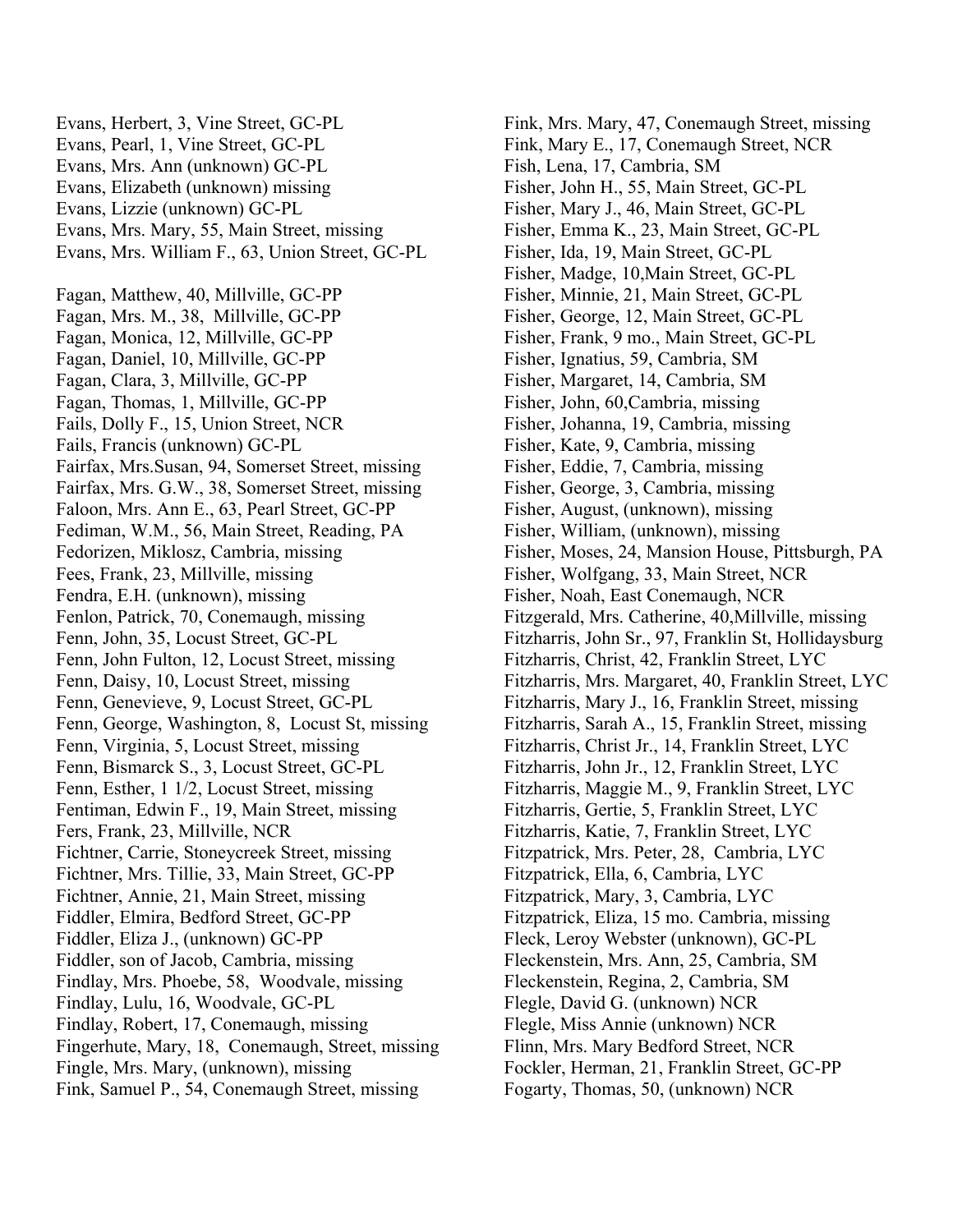Foling, August, Cambria, missing Forbes, Mrs. Rachael, 38, Pearl Street, SC Forbes, Harry E., 10, Pearl Street, SC Forrest, Frank, 12, Locust Street, NCR Foster, Mrs. Margaret, 64, Woodvale, missing Foster, Maggie, 29, Woodvale, missing Foust, Conrad, Woodvale, NCR Fox, Martin, 50, Conemaugh, GC-PL Frank, John Sr., 58, Washington Street, GC-PL Frank, Mrs. Eliza, 44, Washington Street, GC-PL Frank, August, 26, Washington Street, missing Frank, Katie, 19, Washington Street, GC-PL Frank, Emma, 17, Washington Street, GC-PL Frank, Lena, 15, Washington Street, missing Frank, Laura, 12, Washington Street, GC-PL Fredericks, Mrs. Annie E., 78, Vine Street, SC Fredericks, Mrs. A.G., 45, Millville GC-PL Fredericks, Mrs. Sarah A., (unknown) GC-PL Fredericks, Edmon (unknown), GC-PL Fritz, Maggie, 26, Conemaugh, GC-PL Fritz, Kate, 22, Conemaugh, GC-PL Fritz, Mrs. Matilda, 26, Horner Street, missing Fritz, Jane, 2, Horner Street, missing Fritz, Lily, 1, Horner Street, missing Fronheiser, Mrs. Kate, 33, Main Street, GC-PL Fronheiser, Bessie, 8, Main Street, GC-PL Fronheiser, Catherine, 3 mo., Main Street, GC-PL Gaffney, Mrs. Ellen, 26, Cambria, missing Gaffney, Catherine, 2, Cambria, LYC Gaffney, John, 4, Cambria, LYC Gageby, Mrs. Rebecca, 74, Jackson Street, GC-PL Gageby, Sadie, 27, Jackson Street, GC-PL Gaither, Harry, 18, South Street, Somerset, PA Gaither, Willie, 15, South Street, missing Gallagher, C.F. (unknown) SC Gallagher, Mrs. C.F. (unknown) SC Gallagher, Prof. C.F., 34, Main Street, GC-PL Gallagher, Lizzie, 29, Main Street, GC-PL Gallagher, Mrs. Margaret, 32, Washington St, LYC Gallagher, Thomas, 4, Washington Street, LYC Gard, Andrew Jr., 25, Main Street, GC-PL Gardner, John (unknown) missing Gardner, Rose, 20, Prospect, NCR Garman, Grace, 21, Washington Street, Berlin, PA

Garvey, Bernard S., 62, Cambria, LYC

Geczie, John, 47, Cambria, missing Geczie, Veronica, 37, Cambria, missing Geczie, Stephen, 8, Cambria, missing Geczie, Annie, 4, Cambria, missing Geczie, Belle, 3 mo., Cambria, missing Geddes, George, 47, Woodvale, GC-PL Geddes, Mrs. George, 40, Woodvale, missing Geddes, Marion, 17, Woodvale, GC-PL Geddes, Paul, 15, Woodvale, GC-PL Geis, Mrs. Abbey, 24, Salina, KS GCS Geis, Richard P., 2, Salina, KS GCS Geisel, Julia, 9, Cambria, missing Geisel, Rolla, 9, Cambria, missing Geraldan, Mrs., 17, Conemaugh, Street, missing Gerber, Mrs. Margaret, 41, Cambria, SM Gerber, John C., 45, Cambria, SM Gerber, Rose, 8, Cambria, SM Gerber, Vincent, 6, Cambria, SM Gill, William, 7, Prospect NCR Gillas, David, 66, Cambria, missing Gillen, Laura, Bedford Street, NCR Gilmore, Mrs. Margaret, 40, Union Street, GC-PL Gilmore, Anthony, 8, Union Street, GC-PL Gilmore, Llewelyn, 6, Union Street, GC-PL Gilmore, Willy, 4, Union Street, GC-PL Gilmore, Clara, 2, Union Street, GC-PL Given, Cora, Millville, missing Given, Jane, Millville, SC Given, Benjamin F., Millville, SC Glass, James, 45, School Alley, missing Golde, Mrs. Henry, 32, Walnut Street, GC-PL Golde, Harry, 5, Walnut Street, missing Goldenberg, Henry, 54, Lincoln St., Baltimore, MD Gordon, Susan L., 62, Hager Block, NCR Gouchenour, Frank, 31, Conemaugh, missing Grady, Mrs. Abbie, 60,Cambria, LYC Grant, Mrs. Kate, 24, Cambria, missing Grant, Bernard, 5, Cambria, missing Grant, John, 3, Cambria, missing Gray, S., Taylor, 37, Woodvale, SC Gray, Mrs. Frances, 36, Woodvale, missing Gray, Gerald, 5, Woodvale, missing Gray, Inez, 3, Woodvale, missing Greenwalt, Mrs., (unknown), SC Greenwalt, child, (unknown), SC Greenwood, (unknown), SC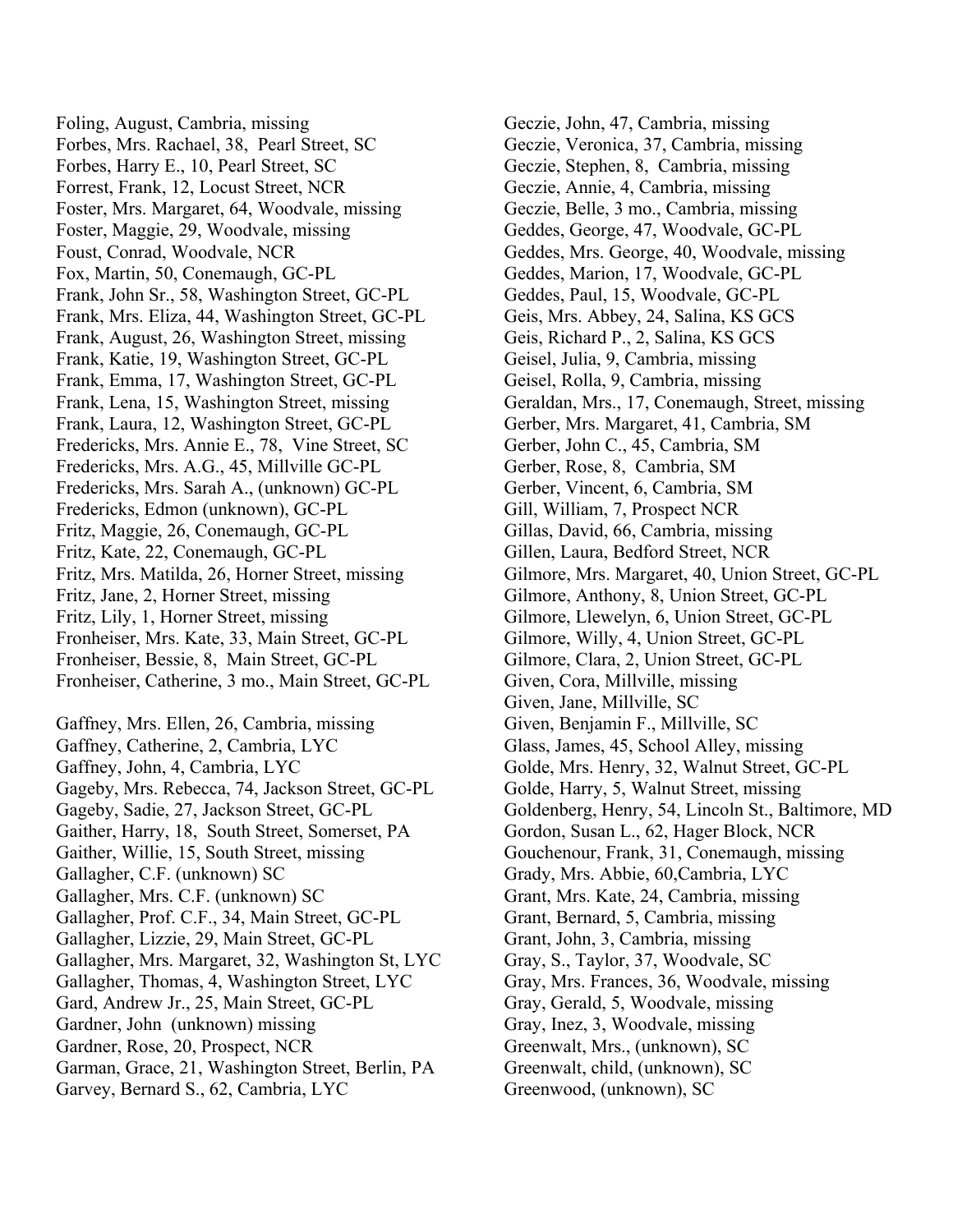Greenwood, Mrs. Rose, 33, Conemaugh, NCR Greenwood, Mary A., 8, Cambria, missing Greenwood, Jennie, 17, Cambria, SC Greenwood, Geo., 55, Cambria, SC Greger, Ann, (unknown), missing Greitzer, George, 27, Cambria, missing Griffin, Mary, 47, Walnut Street, GC-PL Griffin, Ms. Mary (unknown) GC-PP Griffith, Mr. (unknown) missing Groff, Nellie C., 20,Hulbert House Pittston, PA Gromley, Mrs. Magdalena, 48, Mineral Pt , missing Gromley, Lilly, 19, Mineral Point, NCR Gromley, Mary M., 16, Mineral Point, missing Gromley, J.A., 14, Mineral Point, NCR Gromley, Daniel J., 13, Mineral Point, missing Gromley, Emanuel L., 9, Mineral Point, missing Gromley, Emma B. Mineral Point, missing

Hable, John, 29, Conemaugh, GCS Hager, Mrs. Mary, 62, Washington Street, missing Hager, Mary E., 33, Washington Street, GC-PL Hager, Mrs. Emma (unknown) GC-PL Hagerty, Mrs. Mary J., 36, School Alley missing Hagerty, Kate, 12, School Alley, missing Hagerty, Stella, 8, School Alley, missing Haight, Annie, First Ward, missing Haldiman, Hy, Woodvale, missing Hallen, Charles E., 33, Millville NCR Halleron, May, 5, Washington Street, LYC Haltie, Miss (unknown) missing Hamilton, Jacob, 70, Bedford Street, GC-PL Hamilton, Jessie, 30, Bedford Street, GC-PL Hamilton, Laura, 24, Bedford Street, GC-PL Hamilton, Alex Jr., 35, Locust Street, GC-PL Hamilton, Mrs. Alex, 35, Locust Street, GC-PL Hamilton, Marion, Locust Street, GC-PL Hamilton, Louther J., (unknown) GC-PL Hamilton, Mary, 33, Bedford Street, GC-PP Hammell, Margaret, 14, Washington Street, missing Hammer, Daniel, Railroad Street, SC Hammer, George K., 19, Moxham GC-PL Hammers, George, (unknown), missing Hammill, Mrs. Catherine, 70, Cambria, missing Hanekamp, Mrs. Louise, 28, Lincoln St., missing Hanekamp, child, Lincoln Street, missing Hanki, Edward, Cambria, SM

Hanki, Mrs. Teresa, 40,Cambria, GC-PP Hannan, Mamie, 22, Woodvale, missing Harkey, William G., (unknown), missing Harrigan, Ella, 22, Hulbert House, LYC Harrigan, Mary L., Millville, missing Harris, (unknown), missing Harris, Mrs. Mary T., 48, Walnut Street, NCR Harris, Mrs. William T. (unknown) GC-PL Harris, John, 3, Market Street, GC-PL Harris, Margaret, 47, Market Street, GC-PL Harris, William L., 23, Market Street, GC-PL Harris, Winnie, 21, Market Street, GC-PL Harris, Maggie A., 19, Market Street, GC-PL Harris, Sarah, 16, Market Street, GC-PL Harris, Frank, 12, Market Street, GC-PL Hart, Eliza, (unknown), LYC Hart, May, 9, Market Street, missing Hartzell, Mr., Market Street, NCR Haugh, John, Conemaugh, missing Hause, Mollie, (unknown) GC-PP Hayes, Mrs. Jane, 32, Cambria, LYC Hayes, Michael, 12, Cambria, LYC Hayes, Thomas, 10,Cambria, missing Hayes, Mary, 8, Cambria, LYC Hayes, Rose, 7, Cambria, LYC Hayes, John, 6, Cambria, LYC Hayes, Annie, 5, Cambria, missing Hayes, Agnes Gertrude, 3 wks., Cambria, missing Haynes, Walter B., 22, Horner Street, GC-PL Haynes, Laura C., 20, Horner Street, GC-PL Hecker, Mrs. Christ, 58, Cambria, SM Hecker, John, 10, Cambria, NCR Heckman, Francis, 25, Main Street, NCR Heckman, Miss, 18, Cambria, missing Heffley, Edward, 22, Somerset Street, NCR Heidenthal, Harry R., (unknown), GC-PL Heidenthal, Mrs. Mary, 38, Woodvale, missing Heidenthal, Joseph, 14, Woodvale, missing Heidenthal, Annie, 12, Woodvale, missing Heidenthal, Phoebe, 10,Woodvale, missing Heidenthal, Bertha, 6, Woodvale, missing Heidenthal, Alfred, 2, Woodvale, missing Heider, Mrs. Ella, 24, Cambria, SM Heider, John Leo, 6 mo., Cambria, SM Heine, Henry, 26, Cambria, NCR Heine, Joseph, 1, Cambria, missing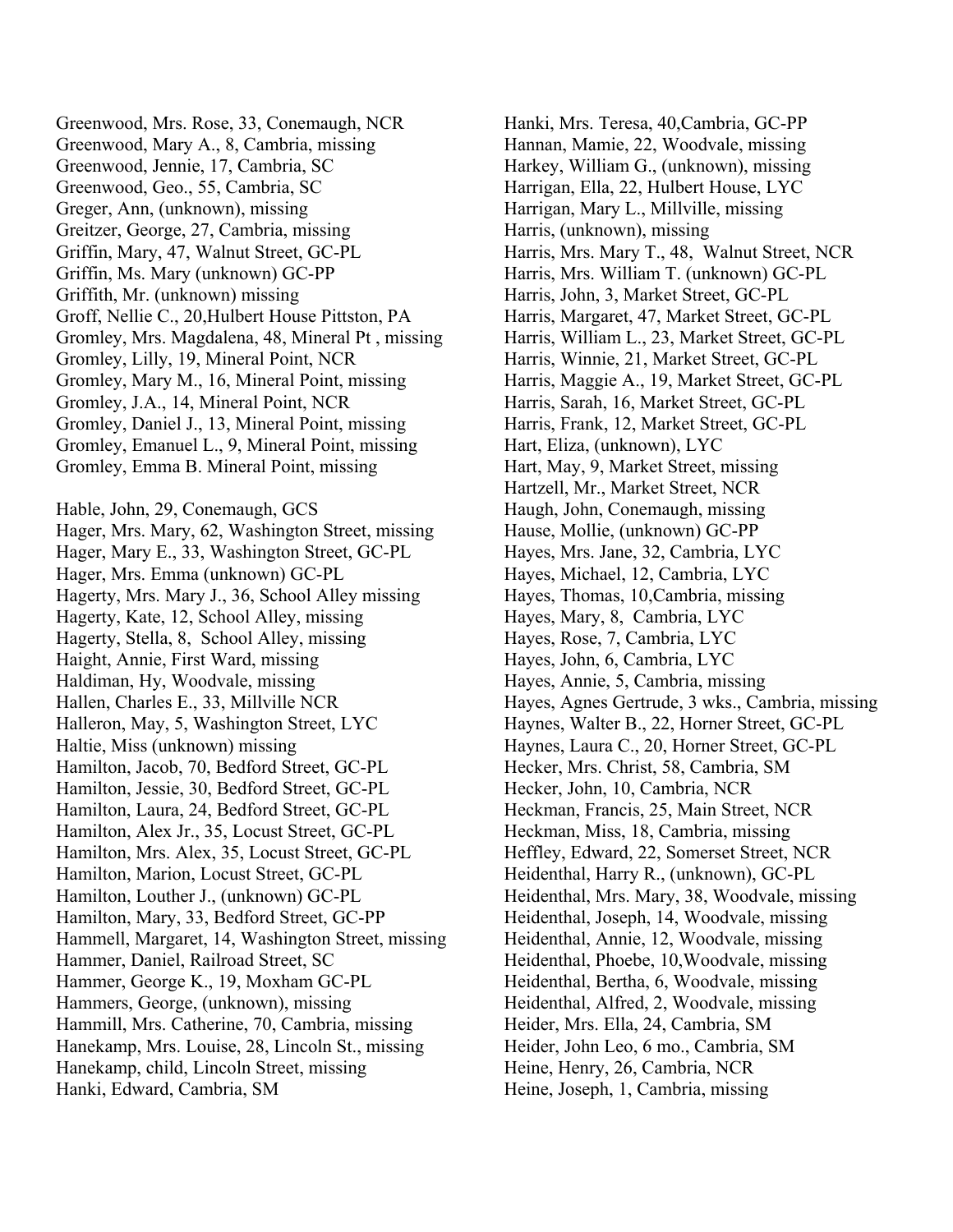Heine, Amelia, 8 mo., Cambria, missing Heine, Mrs. Lizzie, 25, Somerset Street, NCR Heingard, Annie, 22, Woodvale, missing Heiser, George, 50, Washington Street, GC-PL Heiser, Mrs. George, 48, Washington St., GC-PL Hellenberger, Miss E. (unknown), missing Hellreigle, Chas. J., 28, Woodvale, missing Hellriggle, Chas. (unknown) GC-PP Hellriggle, Mrs. Lizzie, 30, Woodvale, GC-PP Helsel, George, 16, Johns Street, GC-PL Henahan, John, 40, Cambria, missing Henahan, Mrs. Mary, 24, Cambria, missing Henahan, Mary, 7, Cambria, missing Henahan, Catherene, 4, Cambria, missing Henahan, Frances, 1, Cambria, missing Henderson, Thomas, South Fork, missing Henderson, Robert, 6 mo., Main Street, missing Hennekamp, Rebecca, 24, Franklin Street, GC-PL Hennekamp, Oscar E., 2, Franklin Street, GC-PL Hennekamp, S.E., 27, Lincoln Street, GC-PL Henning, John, (unknown), missing Henning, Mary, (unknown), missing Henry, William, 24, Cumberland, MD GC-PP Herman, Edward, Cambria, NCR Hess, William B., 55, Millville NCR Hess, Mrs., (unknown) missing Hesselbein, Chas., 27, Conemaugh, SC Hesselbein, Lewis, 23, Conemaugh, SC Hessler, Mrs. Fedora, 29, Cambria, SM Hessler, Mary, 10, Morrellville, SM Hessler, Joseph, 1 1/2, Cambria, SM Hickey, Stephen, 9, Conemaugh, missing Hicks, Miss Ella, Woodvale, missing Hill, Ivy, 6, Washington Street, Leechburg, PA Himes, Charles C., Conemaugh Street, missing Himes, Mrs. C.C., Conemaugh Street, missing Himes, 3 children, Conemaugh Street, missing Hinchman, Harry, 4, Woodvale, Cover's Hill, PA Hinchman, Franklin, 2, Woodvale, missing Hipp, Elizabeth P., 20, Main Street, NCR Hirsch, Henry, 10, Cambria, missing Hirsch, Eddie, 8, Cambria, SM Hitchins, Mrs. Cordelia, 35, Market Street, NCR Hite, Mrs. Ella, 37, Somerset Street, GC-PL Hite, Samuel, 26, Woodvale, SC Hochstein, Henry, 30, Conemaugh, GC-PL

Hockenberger, Ann, Napoleon Street, missing Hocker, Mrs. John, 72, Somerset Street, GC-PP Hoffgard, Conrad, 18, Clinton Street, GCS Hoffman, Peter, 78, Market Street, missing Hoffman, Benjamin F., 56, Market Street, GC-PL Hoffman, Mrs. Mary, 43, Market Street, GC-PL Hoffman, Bertha, 19, Market Street, GC-PL Hoffman, Minnie, 16, Market Street, GC-PL Hoffman, Marion, 14, Market Street, GC-PL Hoffman, Frank C., 11, Market Street, missing Hoffman, Florence, 10,Market Street, GC-PL Hoffman, Joseph, 8, Market Street, GC-PL Hoffman, Helen, 4, Market Street, GC-PL Hoffman, Sehna, 3, Market Street, missing Hoffman, Freda, 1, Market Street, GC-PL Hoffman, Gottfried, 40, Washington Street, SC Hoffman, Lena, 19, Washington Street, missing Hoffman, George, 12, Washington Street, missing Hoffman, Chrissie, 9, Washington Street, missing Hoffman, Harry, 6, Washington Street, SC Hoffman, Albert, 4, Washington Street, missing Hoffman, Walter, 2, Washington Street, missing Hoffman, Stella, 6 mo., Washington Street, missing Hoffman, Daniel (unknown) SC Hoffman, Godfrey, 41, Washington Street, SC Hoffman, Mrs. Mary, 41, Washington St., GC-PL Hoffman, Lizzie, 16, Washington Street, SC Hoffman, Mrs. Conrad, 38, Market Street, SC Hoffman, Charles B., 16, Market Street, SC Hoffman, Willie, 15, Market Street, SC Hoffman, Annie, 11, Market Street, SC Hoffman, Mrs., Conemaugh, missing Hoffman, (3 additional) Conemaugh, missing Hoffman, Henry, 65, Conemaugh, missing Hoffman, Mrs. Mary Ellen, 55, Conemaugh, missing Hoffman, Mrs. Mary, 69, Conemaugh, missing Hoffman, Fred W., 42, Conemaugh, missing Hoffman, Mrs. Jennie, 40, Conemaugh, missing Hoffman, Stewart, 24, Conemaugh, missing Hoffman, Lena, 19, Conemaugh, missing Hoffman, Joseph, 10, Conemaugh, missing Hoffman, Mary, 8, Conemaugh, missing Hohnes, Mrs. Ann, 24, Conemaugh, GC-PL Hohnes, Mrs. Elizabeth, Lincoln Street, GC-PL Hohnes, Julia, 18, Conemaugh, GC-PL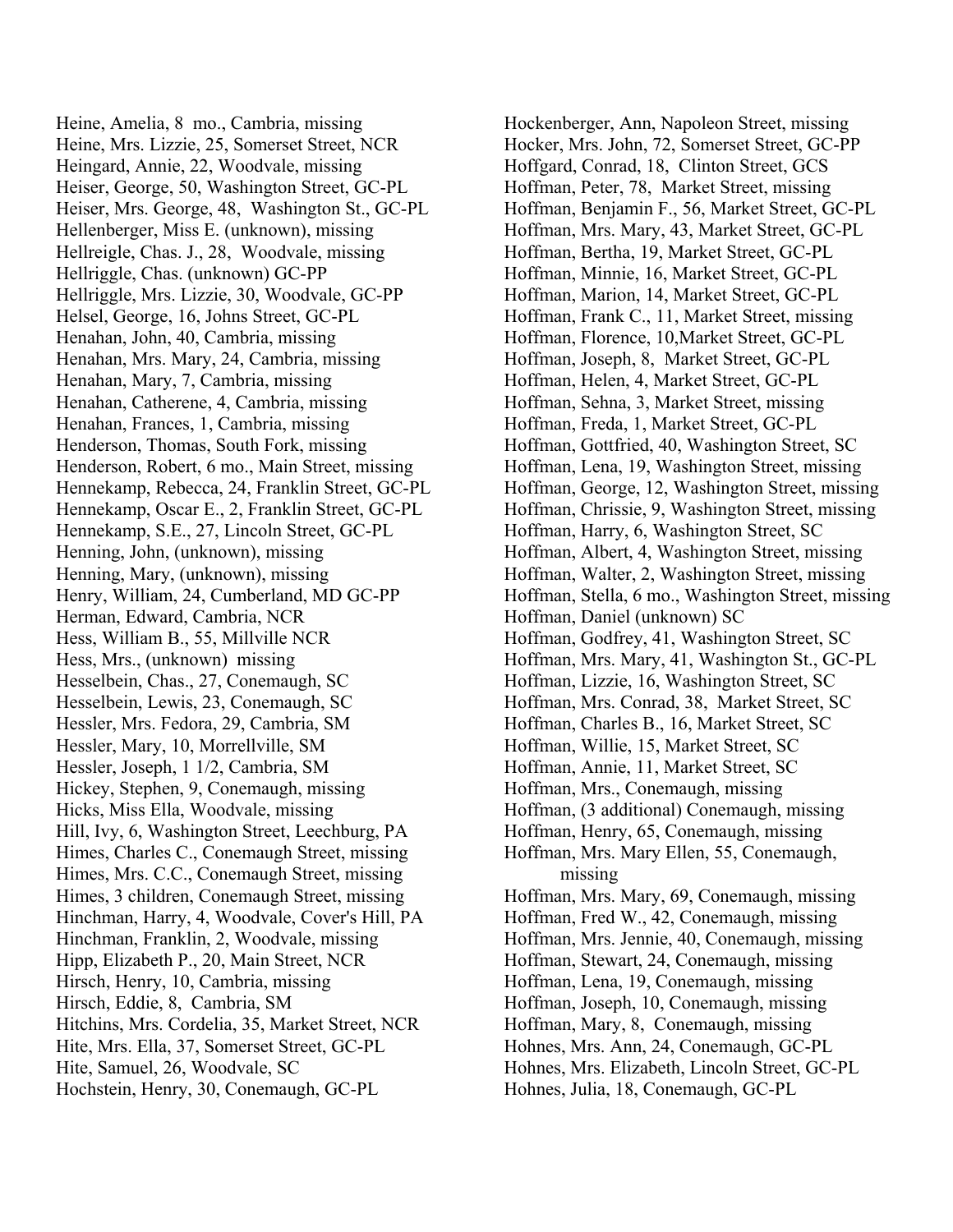Hollen, Charles (unknown) GC-PL Holtzman, Joseph, 35, Woodvale, GCS Hoopes, Walter E., 30,Woodvale, Baltimore, MD Hoopes, Mrs. Maria, 25, Woodvale, missing Hoopes, Ernest, 5, Woodvale, missing Hoopes, Allen C., 6 mo., Woodvale, missing Hop Sing, Franklin Street, GC-PP Hopkins, Hannah, 40, Locust Street, missing Hopkins, George, 8, Conemaugh, missing Hopkins, Elizabeth, 4, Conemaugh, missing Hopp, Mary E., 7 mo., Vine Street, missing Horne, William J., 21, Conemaugh, GCS Horne, Emma J., 22, Stormer Street, GCS Horner, Miss, Hulbert House, missing Horner, Elwood, 15, Levergood Street, missing Hornick, Agnes, Broad Street, NCR Hornick, John P., 26, Conemaugh, GCS Hornick, Mrs. Amelia, 25, Conemaugh, GCS Hornick, William, 23, Conemaugh, missing Horton, Joseph Sr., 59, Woodvale, GCS Hough, Mrs. Louisa, 48, Conemaugh, missing Hough, Patrick, 5, Conemaugh, missing Houghton, Mrs. Lizzie J., 24, Walnut St., missing Houston, Minnie, Hulbert House, Somerset, PA Howard, James B., 45, Conemaugh, LYC Howe, Mrs. W.J., (unknown), missing Howe, Mrs. Edward, 50, Railroad Street, LYC Howe, Gertrude, 13, Railroad Street, LYC Howe, Mrs. Bridget, 48, Cambria, LYC Howe, Maggie, 24, Cambria, LYC Howe, Lizzie, 22, Cambria, LYC Howe, Rose, 19, Cambria, LYC Howe, Mary E., Washington Street, missing Howe, Mrs. Nancy, 50, Bedford Street, missing Howe, Robert G., 8, Bedford Street, missing Howe, Thomas J., Bedford Street, GC-PL Howells, William, 59, Union Street, GC-PL Howells, Maggie, 23, Union Street, GC-PL Howells, Maggie, 15, Union Street, missing Howells, John, 25, Union Street, missing Howells, William, 4 days, Union Street, missing Howells, Mrs. Ann, (unknown), GC-PL Hughes, Maggie, 22, Sugar Alley, GC-PL Hughes, Mary, 7, Chestnut Street, NCR Hughes, Lizzie A., 1, Chestnut Street, missing Hughes, Mrs., 64, Union Street, NCR

Hughes, Emma, 26, Potts Street, SC Hughes, Evan, 57, Sugar Alley, GC-PL Humm, George C., Merchants' Hotel GC-PL Humphreys, William, 18, Levergood Street, GC-PL Hurst, Mrs. Minnie, 60, Washington Street, missing Hurst, Nathaniel, 15, Washington St., Somerset, PA Hurst, Emily, 10,Washington Street, missing Hurt, Charles London, ENGLAND, GC-PP

Illis, Daniel, Cambria, missing Irwin, Maggie, 22, Hulbert House GC-PP

Jack, Jennie (unknown) Leechburg, PA Jackson, H.A., 36, (unknown) Derry, PA Jacobs, Lewis, 41, Cambria City, GC-PL James, Mrs. John (unknown) missing James, Benjamin, Third Ward, missing James, Lena, 26, River Avenue NCR James, Maggie, 1, River Avenue NCR James, Mrs. Ellen M., 42, Main Street, GC-PL James, John K., 8, Main Street, missing James, Mollie, 13, Market Street, GC-PL James, William, 10, Market Street, missing Janosky, Mrs. Lena, 27, Market Street, missing Jenkins, Thomas, Third Ward, missing Jenkins, Mrs. Thomas, Third Ward, missing Jenkins, (unknown), missing Jenkins, Mrs. Susan, 40, Somerset Street, NCR Jenkins, John, 20, Upper Yoder missing Jenkins, Harvey, 6, Vine Street, missing Johill, Joseph Third Ward, NCR Johns, Mrs. Josephine, 32, Woodvale, missing Johns, Richard, 14, Woodvale, missing Johns, Silvie, 11, Woodvale, missing Johns, Stephen, 5, Woodvale, missing Johnson, David, 45, Conemaugh, Street, GC-PP Johnson, Mrs. David, 40, Conemaugh, missing Johnson, Geraldine, 17, Conemaugh, missing Johnson, John M., 38, Union Street, NCR Johnson, George, 17, Union Street, missing Johnson, William, 15, Union Street, missing Johnson, Gertrude, 13, Union Street, missing Johnson, Lottie, 11, Union Street, missing Johnson, Dollie, 7, Union Street, missing Johnson, Frederick, 4, Union Street, missing Johnson, Lulu, 3, Union Street, missing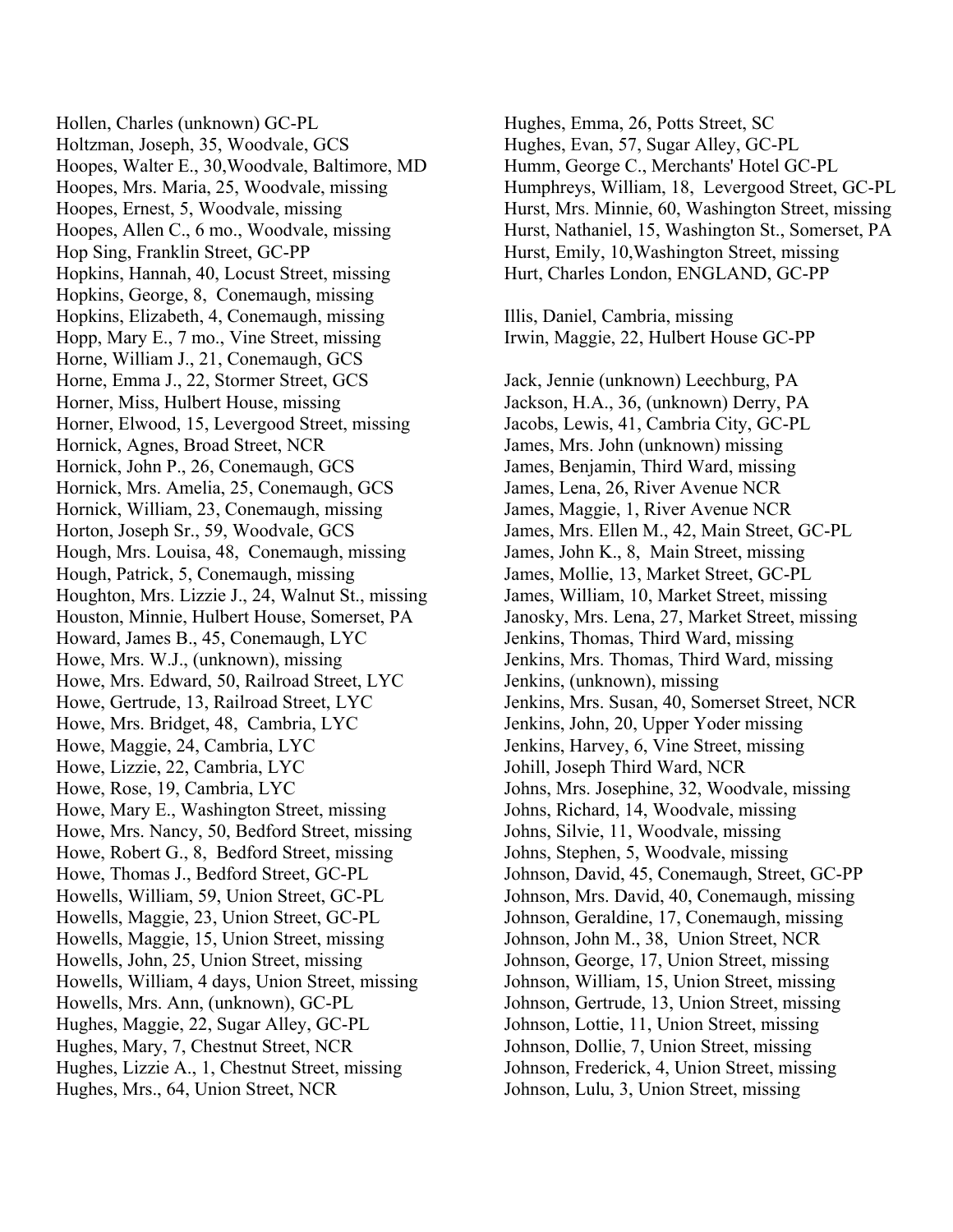Johnson, Mrs. Oliver, 22, Conemaugh, Street, NCR Johnson, Ellen, Hulbert House, missing Jones, Maggie, 29, (unknown) NCR Jones, Mary J., (unknown) GC-PL Jones, Edgar R. (unknown) GC-PL Jones, Mrs. Alice, 65, Millville missing Jones, Mrs. Rachael, 41, Main Street, missing Jones, Mary, 14, Main Street, GC-PP Jones, Ella, 11, Main Street, missing Jones, Sarah, 8, Main Street, missing Jones, Walter B., 7, Main Street, missing Jones, Abner, 6, Main Street, missing Jones, Ida, 3, Main Street, missing Jones, Reuben, 1, Main Street, GC-PL Jones, James, 32, Conemaugh, GC-PL Jones, Ann, 9, Conemaugh, GC-PL Jones, Thomas, 6, Conemaugh, Street, missing Jones, Elmer, 2, Conemaugh, Street, missing Jones, Mrs. Margaret, 65, Llewellyn Street, missing Jones, Rev. E.W., 56, Vine Street, missing Jones, Mrs. Rev. E.W., 55, Vine Street, missing Jones, Mrs. E.W. (unknown) GC-PL Jones, Mary W., 21, Woodvale, SC Jones, Thomas, 50,Woodvale, SC Jones, Mrs. Jennie, 50,Woodvale, missing Jones, Richard, 46, Woodvale, SC Jones, child of Richard, Woodvale, SC Jones, Clara, 6, Woodvale, SC Jones, Williams, 17, Woodvale, missing Jones, Amanda, 40,Woodvale, missing Jones, Pearl, 9, Woodvale, missing Jones, William, 4 mo., Woodvale, missing Jones, Mrs. Mary A., 52, Pearl Street, GC-PL Jones, James, 19, Pearl Street, missing Jones, Charles, 16, Pearl Street, missing Jones, Eliza, 15, Pearl Street, GC-PL Jones, Emma (unknown) missing Just, Magdalena, 29, Cambria, SM Just, William, 9, Cambria, SM Just, Eddie, 4, Cambria, SM

Kalor, Mrs. Philapena, 67, Conemaugh, missing Kalor, Jamanes, Conemaugh, missing Kalor, Jane, Conemaugh, missing Kane, Bridget, 20, Market Street, NCR Kane, John, 45, Union Street, NCR

Kane, Mrs. Lidia, 44, Union Street, missing Kane, Ellsworth, 18, Union Street, missing Kane, Laura, 15, Union Street, missing Kane, Willie, 12, Union Street, missing Kane, Dollie, 10,Union Street, missing Kane, Lester, 2, Union Street, missing Kane, John, 20,Cambria, LYC Kane, Mary, 18, Cambria, LYC Kane, Emma, 21, Prospect missing Kane, Mrs. Ann, 60, Cambria, City missing Karns, Joseph, 50, Locust Street, GC-PL Kast, Mrs. Charlotte, 43, Clinton Street, missing Kast, Clara, 17, Clinton Street, GC-PP Katzenstein, Mrs. Ella, Hulbert House, Cumberland, MD Katzenstein, Edwin, Hulbert House, Cumberland, MD Kaylor, family of 4, (unknown), missing Keedy, Harry C., 30, Millville GC-PL Keedy, Mrs. Mary, 32, Millville GC-PL Keedy, Clay, 5, Millville missing Keelan, Mrs. Catherine, 55, Cambria, missing Keelan, Daphne, 13, Cambria, missing Keelan, Edward, Cambria, missing Keelan, Frank, Cambria, missing Keenan, Mrs. Jane, 26, Washington Street, missing Keene, Mrs. Elizabeth, 60,Union Street, missing Keene, Katie, 16, Union Street, GC-PP Kegg, William, E., 17, Locust Street, GC-PL Kehoe, Thomas, 24, South Fork missing Keifline, Mrs. Catherine, 56, Conemaugh, GCS Keifline, Mary, 4, Conemaugh, NCR Keifline, Philamena, Conemaugh, missing Keighly, Mary L., 52, Main Street, GC-PL Keinxstoel, Samuel, 30,Market Street, GC-PP Keiper, Essie J., 24, Franklin GC-PL Keiper, Ralph, 5 mo., Franklin GC-PL Keis, Charles A., 26, Conemaugh, Harrisburg, PA Keis, Mrs. Caroline, 24, Railroad Street, missing Keis, infant, Railroad Street, missing Kelly, Charles, Millville, NCR Kelly, Mary M., 30, Millville, missing Kelly, Mary C., 1 1/2, Millville, missing Kelly, Maggie, 17 days, Millville, missing Kelly, Mrs. Ann, 45, Cambria, missing Kelly, John W., 24, Cambria, missing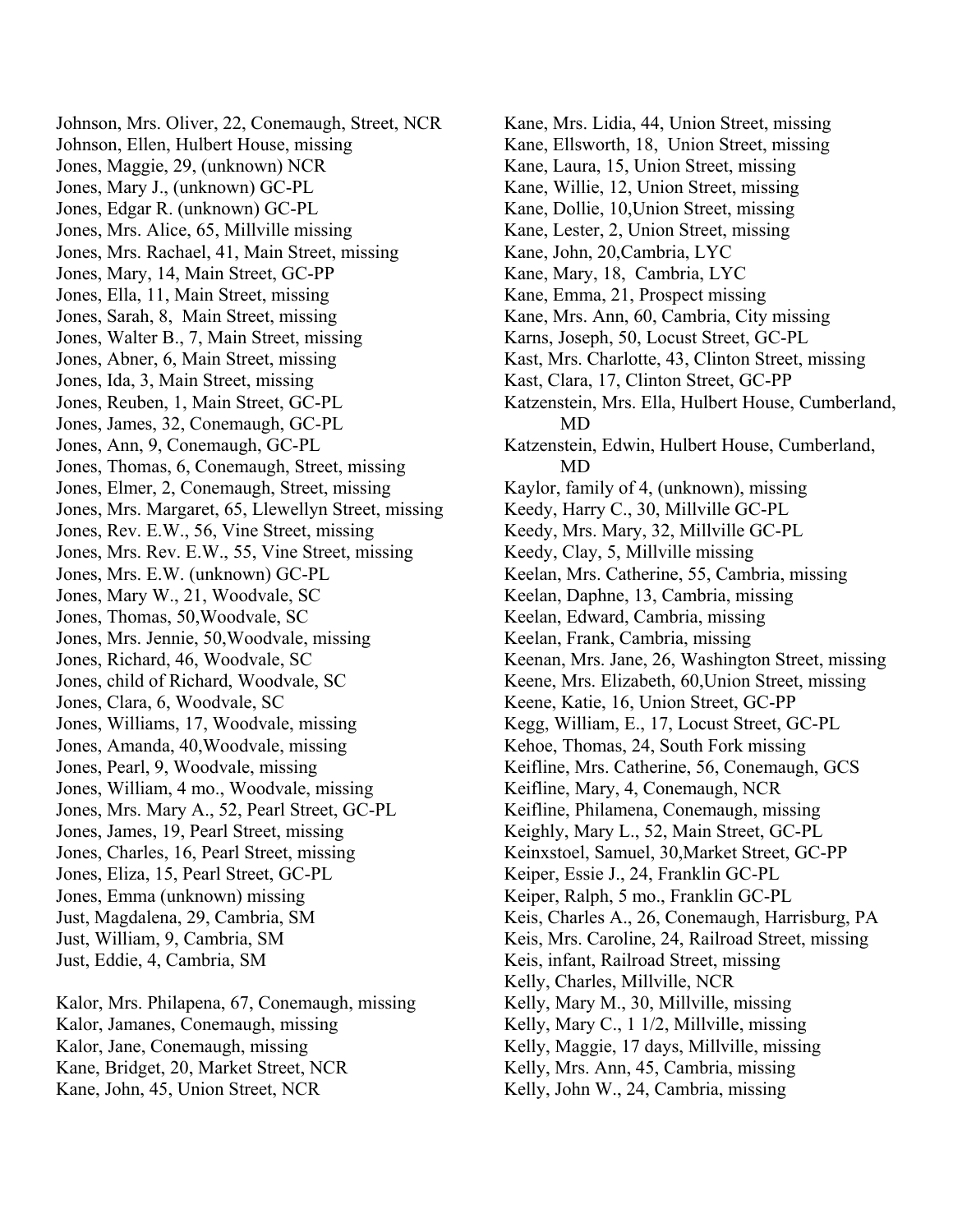Kenna, Mrs. Alice B. (unknown) Butler, PA Kennedy, H.D., 32, Stoneycreek Street, GC-PL Keohler, Mrs. Philomen, 87, Conemaugh, missing Keohler, William, 16, Conemaugh, missing Keyser, Mrs. John, (unknown), GC-PL Keyser, Ralph, (unknown), GC-PL Kidd, Joshua, 65, Walnut Street, GC-PL Kidd, Mrs. Sarah, 60,Walnut Street, GC-PL Kidd, Mrs. Jenny, 35, Walnut Street, missing Kidd, Laura, 5, Walnut Street, missing Kilgore, W. Alex., 52, Washington St., Greensburg, PA Kilgore, Mrs. W.A., 48, Washington St., missing Kilgore, Jessie, 15, Washington Street, missing Kilgore, Fred, 12, Washington Street, missing Kilgore, Alex, 9, Washington Street, missing Kimble, Christ, 47, Clinton Street, SC Kimble, Mrs. Christ, 43, Clinton Street, missing Kinder, Thomas, 40, Moxham missing King, Mrs. James, 48, Broad Street, missing King, Katie, M., 24, Broad Street, missing King, James, 5, Broad Street, missing Kinley, Jane, Bausman Alley missing Kinney, Mrs. Mary, 50, Washington Street, LYC Kinney, Mrs. Margaret, 31, Washington St., missing Kinney, Mary Ellen, 12, Washington Street, LYC Kinney, Agnes, 10, Washington Street, missing Kinney, 4, Washington Street, missing Kintz, Mrs. Mary, 26, Cambria, SM Kintz, Teresa, 24, Cambria, missing Kintz, Katie, 19, Cambria, SM Kintz, Mrs. Mary, 25, Cambria, SM Kirby, Wm., 32, Washington Street, LYC Kirby, Mrs. Lena, 25, Washington Street, LYC Kirkbride, Mahlon, 33, Hager Block, GC-PL Kirkbride, Mrs. Ida, 30,Hager Block, GC-PL Kirkbride, Fannie, 11, Hager Block, missing Kirkbride, Luida, 8, Hager Block, GC-PL Kirkbride, infant, Hager Block, missing Kirkwood, Finley, 19, Conemaugh, missing Kirlin, Thomas, 40, Conemaugh Street, GC-PL Kirlin, Mrs. Thomas, 32, Conemaugh St., missing Kirlin, Eddie, 12, Conemaugh, Street, GC-PL Kirlin, Frank, 5, Conemaugh, Street, GC-PL Kirlin, Willie, 2, Conemaugh, Street, missing Knable, John, (unknown), missing

Knable, Leonard, (unknown), missing Knee, Geo. D., 54, Conemaugh, SC Knoblespeice, Maggie, (unknown), SM Knorr, Mrs. Mary, 45, Jackson Street, GC-PL Knorr, Emma, 16, Jackson Street, GC-PL Knorr, Bertha, 14, Jackson Street, GC-PL Knox, Thomas, 54, Somerset Street, missing Knox, Mrs. Thomas, 45, Somerset Street, GC-PL Koebler, Mrs. George, 60, Cambria, SM Koenstyl, Samuel, (unknown), GC-PL Kraft, Mrs. Maggie, 37, Walnut Street, missing Kraft, Herman, 12, Walnut Street, missing Kraft, Frederick, 10, Walnut Street, missing Kratzer, Mrs. Mary, Market Street, GC-PL Krieger, Katie, (unknown), missing Kropp, Katie, 21, Cambria, SM Kunkle, Lizzie, 21, Washington Street, NCR Kunkle, Katie, 19, Washington Street, missing Kuntz, Wade, 21, Morris Street, GC-PL

Laban, Mrs. Teresa, 50,Cambria, NCR Lambert, Johanna, (unknown), LYC Lambert, Johanna, 19, Washington Street, SM Lambreski, Kate, 12, Cambria, SM Lambreski, Mrs. Barbara, 35, Cambria, GC-PL Lambreski, Mary, 6, Cambria, GC-PL Lambreski, John, 4, Cambria, GC-PL Lambreski, Willie, 2, Cambria, missing Larimer, James, 45, Somerset Street, GC-PP Lavelle, Mrs. Mary, 58, Broad Street, missing Lavelle, Miss Mary, 31, Broad Street, missing Lavelle, Kate, 24, Broad Street, missing Lavelle, Michael, 22, Broad Street, LYC Lavelle, Sallie, 18, Broad Street, missing Lavelle, Wm. M., (unknown), LYC Lavelle, John F., 8, Conemaugh, Street, missing Lavelle, Frances A., 6, Conemaugh, Street, missing Lavelle, Edgar R., 4, Conemaugh, Street, missing Laystrom, Mrs., 30, Union Street, missing Layton, Mrs. Elvira, (unknown), GC-PL Layton, William, 58, Broad Street, GC-PL Layton, Mrs. William, 53, Broad Street, GC-PL Layton, May, 22, Broad Street, GC-PL Layton, David, Broad Street, GC-PL Layton, Ella, Broad Street, GC-PL Layton, infant, Broad Street, missing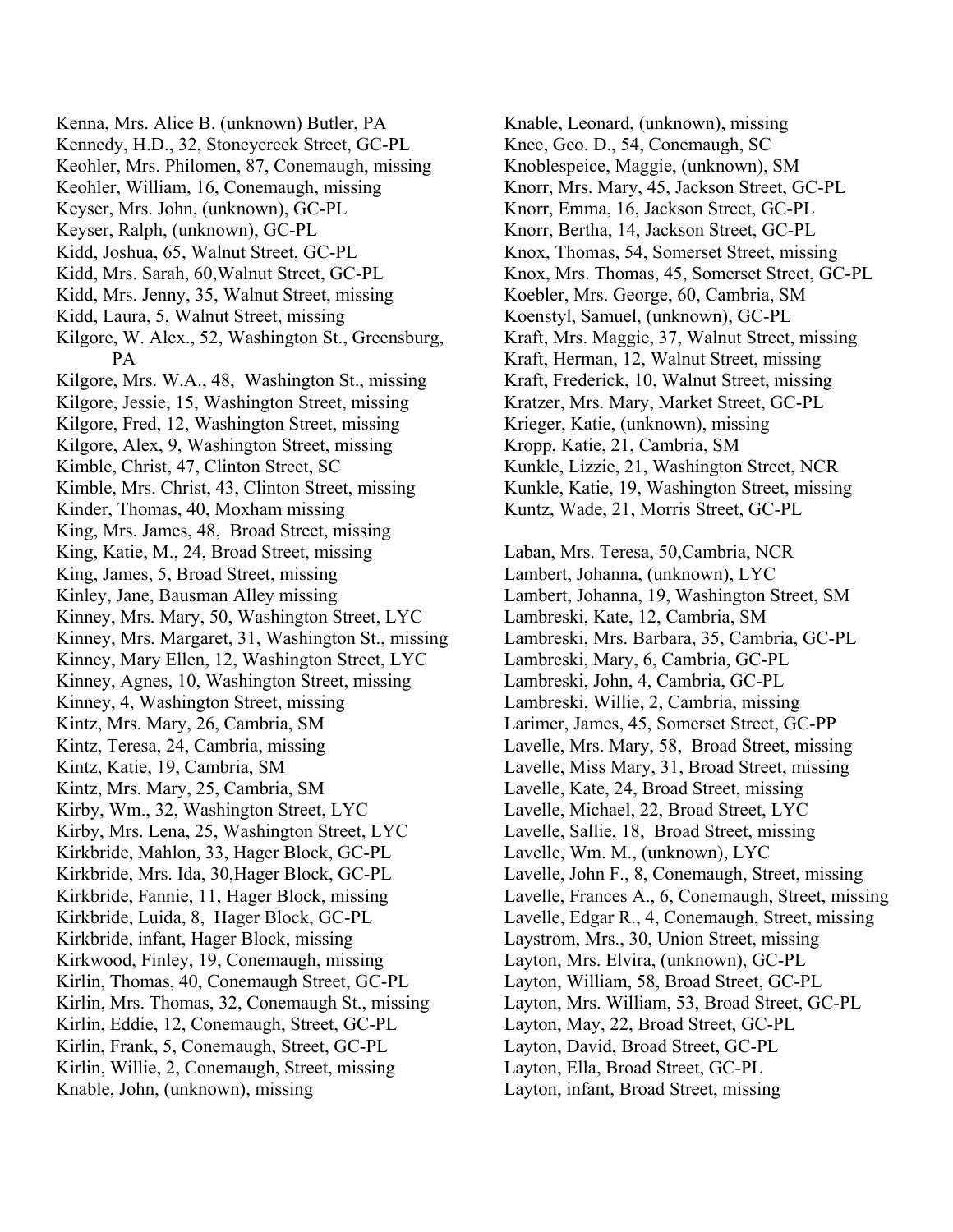Lee, Dr. J.K., 48, Main Street, GC-PL Lee Sing, Franklin Street, GC-PP Leech, Mrs. Sarah E., 60, Franklin NCR Leech, Alice M., 18, Franklin, NCR Leitenberger, Mrs. Leah, 68, Vine Street, GC-PL Leitenberger, Nancy, 48, Vine Street, GC-PL Leitenberger, Ella, 35, Vine Street, GC-PL Leitenberger, Eliza, 46, Vine Street, GC-PL Lenhart, Samuel, 58, Clinton Street, GC-PL Lenhart, Mrs. Mary, 56, Clinton Street, GC-PL Lenhart, Annie E., 20,Clinton Street, GC-PL Lenhart, Emma J., 17, Clinton Street, GC-PL Lenhart, Katie M., 13, Clinton Street, GC-PL Leslie, John S., 30, Levergood Street, Beaver Falls, PA Levergood, Mrs. Jane, 75, Bedford Street, GC-PL Levergood, Lucy, 45, Bedford Street, GC-PL Lewis, Mrs. Ann, (unknown), GC-PL Lewis, James, (unknown), GC-PL Lewis, Ananias, 41, Millville, GC-PL Lewis, Orrie P., 6, Millville, GC-PL Lewis, Mrs. Lizzie, 28, Lewis Alley, missing Lichtenberg, Rev. John, Locust Street, Philadelphia Lichtenberg, Mrs., Locust Street, Philadelphia, PA Lichtenberg, 3, (unknown), missing Lightner, James, 23, Cambria, missing Lightner, Mrs. Mary, 21, Cambria, missing Lightner, Eddie, 1, Cambria, missing Lingle, Mrs. Mary, J., 44, Pearl Street, NCR Linton, Minnie, 20, Lincoln Street, GC-PL Little, John A., 43, Hulbert House Swickley, PA Litz, Mrs. John, 74, Morris Street, GC-PL Llewellyn, Mrs. J.J., 27, visiting JT Llewellyn, Bangor, PA Llewellyn, Mrs. Margaret, 37, Walnut St., GC-PL Llewellyn, Annie, 5, Walnut Street, GC-PL Llewellyn, Sadie, 8, Walnut Street, GC-PL Llewellyn, Herbert, 3, Walnut Street, GC-PL Llewellyn, Pearl, 1, Walnut Street, GC-PL Lohr, Julia, 17, Bedford Street, missing Lonaenstein, Mrs. Ida, 27, Franklin, missing Long, Samuel, 60,Vine Street, Cover's Hill, PA Lotz, Conrad, 64, Sherman Street, NCR Lucas, Maria, 50, Conemaugh, GC-PP Luckhart, Louis, 69, Main Street, GC-PL Luckhart, Mrs. Adolph, 26, Main Street, GC-PL

Ludwig, Charles, (unknown), GC-PL Ludwig, Henry G., 34, Bedford Street, GC-PL Ludwig, Mrs. Kate, 35, Bedford Street, GC-PL Ludwig, Charles E., 30, Railroad Street, missing Luther, Michael, 40, Cambria, missing Lyden, Mary, 20, Merchants' Hotel, NCR

Machelezky, Stanislaus, 10, Cambria, SM Mack, August, (unknown), GC-PP Madden, Kate, 17, Cambria, LYC Madden, Willie, 12, Cambria, missing Madden, Mrs. Mary, 47, Cambria, City GC-PP Maley, Henry, (unknown), GC-PP Maloy, Manassas, 45, Clinton Street, GCS Maloy, Mrs. Ann, 35, Millville missing Maloy, Jane, Hulbert House, missing Malzi, Jacob, 34, Washington Street, GCS Maneval, Clarence, 17, Lincoln Street, NCR Mangus, Martha, (unknown), GC-PL Mann, Michael, 41, South Fork, NCR Marbourg, Dr. H.W., 56, Market Street, GC-PL Marczi, Mrs. Mary, 42, Cambria, NCR Marks, William, (unknown), missing Marshall, Chas. A., 34, Hulbert House, Louisville, KY Marshall, Wm. H., 23, Clinton Street, NCR Martin, Edward, 48, River Avenue, missing Martin, Mrs. Catherine, 40, Millville, missing Martin, Mary, 18, Millville, missing Martin, Ann, 7, Millville, missing Martin, Celia, 7, Millville, missing Martinades, Mrs. Mary, Cambria, SM Masters, Margaret, (unknown), missing Masterton, Miss, (unknown), missing Matthews, Thos., 22, Clinton Street, LYC Maurer, John, 77, Morris Street, NCR Mayhew, Annie, 12, Woodvale, missing Mayhew, Earnest, 9, Woodvale, missing Mayhew, Harry, 6, Woodvale, missing McAley, P., (unknown), missing McAneny, Neal, 50, ,Cambria, LYC McAneny, Mrs. Neal, 45, Cambria, LYC McAneny, Rose, 23, Cambria, LYC McAneny, Kate, 18, Cambria, LYC McAneny, Mary, 13, Cambria, LYC McAneny, Wm., 9, Cambria, LYC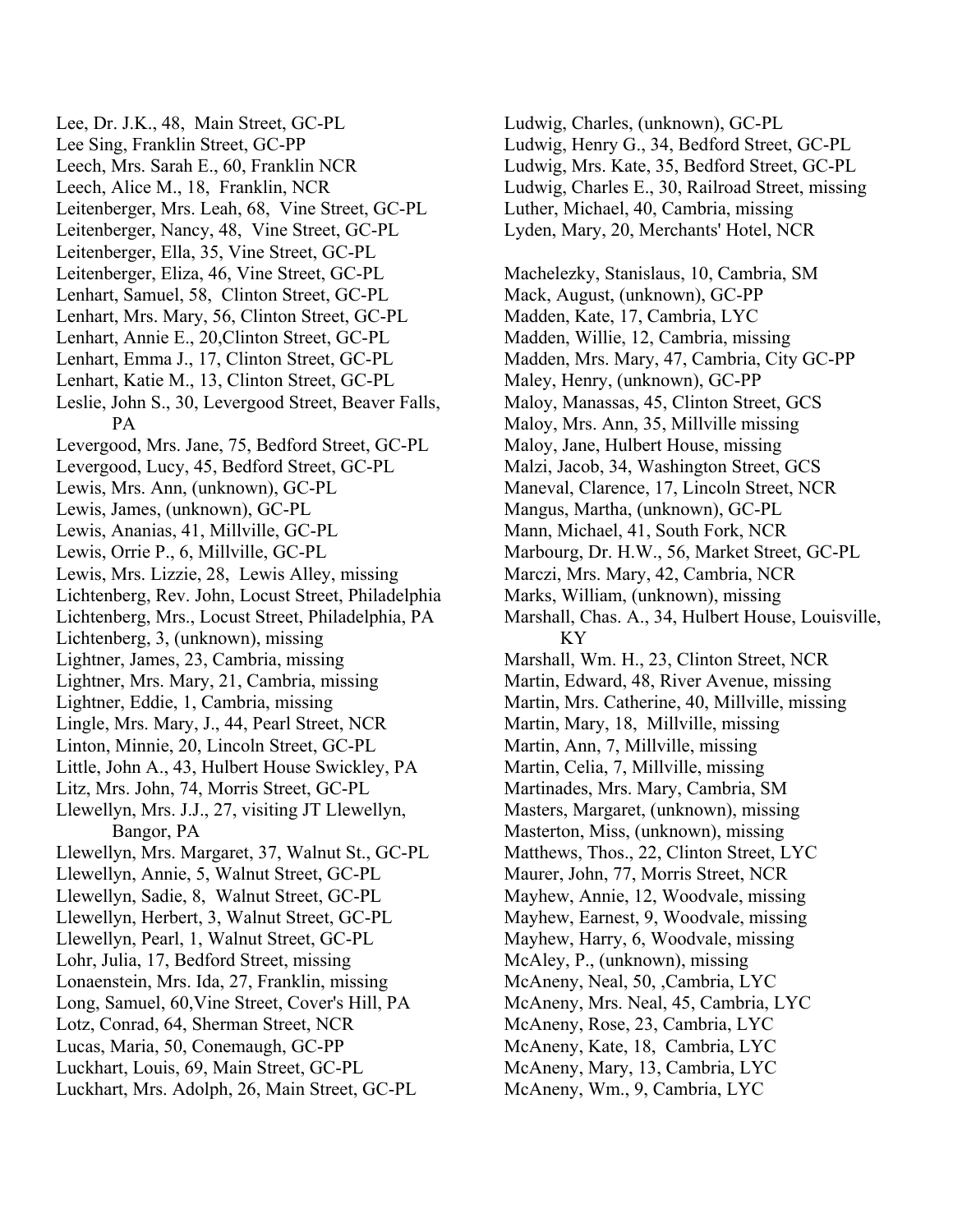McAneny, Sarah, 7, Cambria, missing McAneny, Annie, 5, Cambria, LYC McAneny, Agnes, 2, Cambria, LYC McAteer, Mrs. Jane, 38, Cambria, missing McAuliff, Laura, 16, Woodvale, NCR McCann, Mrs. John, 30,Railroad Street, missing McCann, John, 31, Railroad Street, missing McCann, infant, Railroad Street, missing McClarren, Cora, 8, Cambria, City GC-PP McClarren, Samuel, 49, Cambria, SC McClarren, Mrs. Jane, 42, Cambria, SC McClarren, Smith, 22, Cambria, SC McClarren, Jno. J., 19, Cambria, SC McClarren, Mary, 13, Cambria, missing McClarren, James, 4, Cambria, SC McClarren, Philip, 1 1/2, Cambria, missing McClelland, Mrs. Jennie, 34, Sherman St., GC-PL McConaghy, Mrs. Kate, 68, (unknown), GC-PL McConaghy, Robert W., (unknown), GC-PL McConaghy, Harry M., 6, Main Street, missing McConaghy, Frank A., 2, Main Street, missing McConaughy, James P., 72, Walnut Street, GC-PL McConaughy, Mrs. Caroline M., 65, Walnut Street, GC-PL McConaughy, Wallace, 25, Walnut Street, GC-PL McCoy, Mr., Railroad Street, missing McCue, Mrs., (unknown), GC-PP McDivitt, Mattie, 32, Water Street, Huntingdon County, PA McDowell, George, 8, Pearl Street, NCR McDowell, Geo., 29, Pearl Street, GC-PL McDowell, Mrs. Agnes, 33, Pearl Street, GC-PL McDowell, Lilly, 3, Pearl Street, GC-PL McDowell, Georgia, (unknown), GC-PL McGee, John, 55, Market Street, LYC McGinley, James, 34, Conemaugh, LYC McGrew, Oscar, Conemaugh, missing McGuire, Constantine, 48, Woodvale, missing McGuire, Ann, 19, Woodvale, missing McGuire, Christian, 17, Woodvale, missing McGuire, Mrs. Mary, 45, Walnut Street, NCR McHugh, Mrs. D.A., 45, E. Conemaugh, NCR McHugh, Gertrude, 16, E. Conemaugh, NCR McHugh, Jno. L., 14, E. Conemaugh, NCR McHugh, Kate, 19, Cambria, missing McKee, John, 21, Bedford Street, GC-PL

McKeever, Mrs. Mary, (unknown), missing McKim, Mrs. Polly, 65, E. Conemaugh, missing McKinstry, Mrs. Mary C., 45, Hager Block, GC-PL McKinstry, Annie R., 14, Hager Block, GC-PL McLaughlin, Mrs. Julia, 60, Cambria, Blairsville, PA McMeans, William, 33, Conemaugh Street, missing McNally, Patrick, 42, Prospect, NCR McPike, Rosie, 4, Cambria, missing McVay, Lizzie, 20, Locust Street, GC-PL or LYC McWilliams, Susie, 13, Pittsburgh, missing Mecke, August, 51, Cambria, NCR Melczer, Robert, 35, Cambria, missing Melczer, Mrs. Johanna, 30, Cambria, missing Melczer, Frederick, 28, Cambria, NCR Melczer, Mary, 4, Cambria, missing Melczer, John, 2, Cambria, missing Melczer, Albert, 3 wks, Cambria, missing Melden, Richard, (unknown), GC-PP Meredith, Mr., (unknown), missing Merle, Elmer E. (unknown), GC-PL Merle, Mrs. George, Washington Street, missing Merle, Mrs. Ida, 29, Washington Street, missing Merle, Nettie, 5, Washington Street, missing Merle, Elmer, 2, Washington Street, missing Meyers, Mrs. Elizabeth, 55, Washington St., GC-PL Meyers, Mary, 24, Washington Street, GC-PL Meyers, Mrs. Catherine, 31, Millville, GC-PL Meyers, Lizzie, 11, Millville, missing Meyers, Annie, 9, Millville, missing Meyers, Stella, 7, Millville, missing Meyers, Charlie, 5, Millville, missing Meyers, Philip, 1, Millville, missing Meyers, John, 3, Millville, GC-PL Meyers, Joseph, 70, Cambria, missing Meyers, Mrs. Mary, 69, Cambria, SC Michalitch, Mrs. Mary, 38, Cambria, missing Michalitch, Martin, 6, Cambria, missing Michalitch, Mary, 3, Cambria, missing Michalitch, John, 1, Cambria, missing Miller, Mrs. Annie M., 46, Cambria, SM Miller, George, 65, Cambria, SM Miller, Miss Sophia, 45, Cambria, missing Miller, John A., 25, Cambria, NCR Miller, John, 8, Cambria, missing Miller, Eddie, 3, Cambria, SM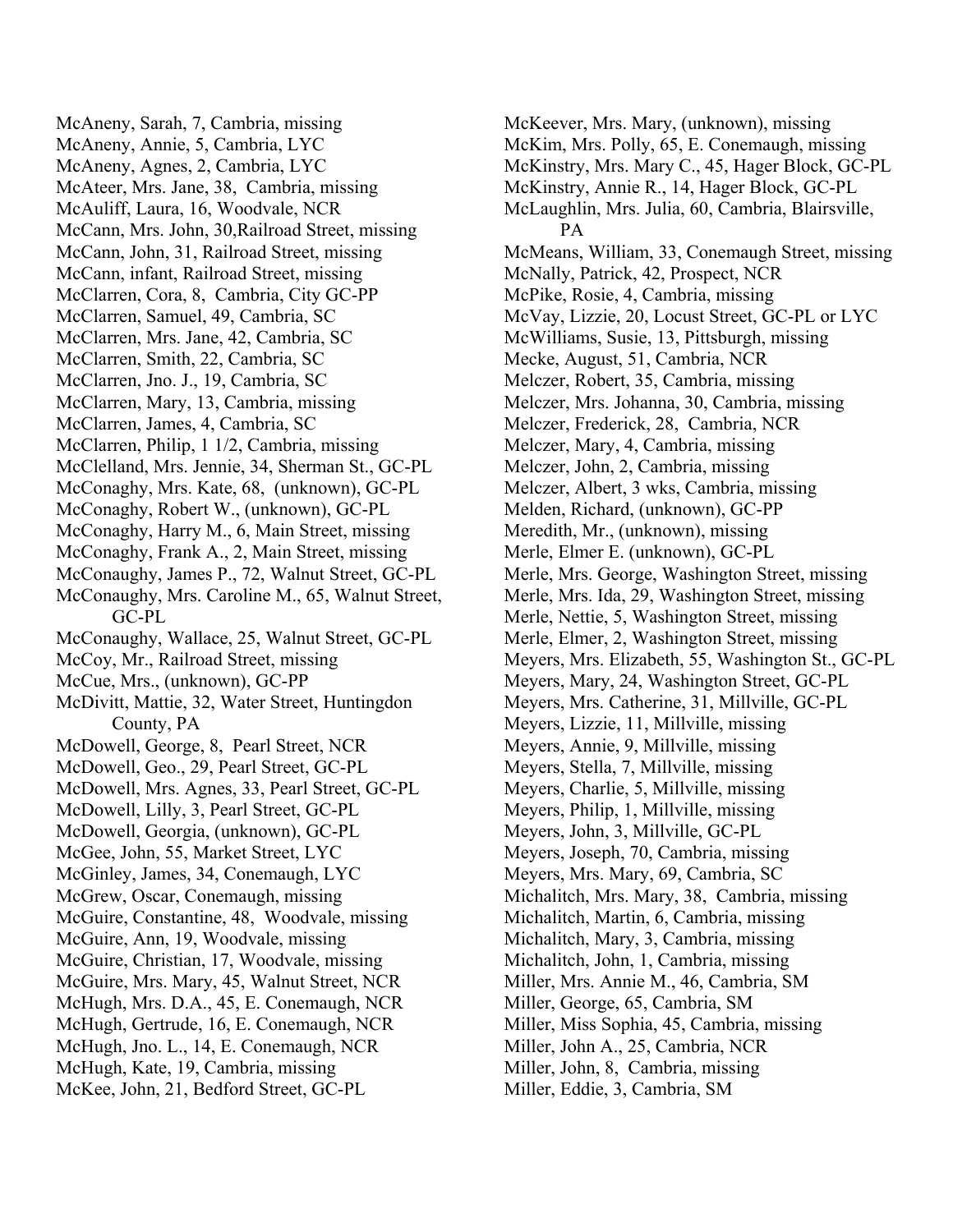- Miller, Annie, 1, Cambria, SM
- Miller, John, 1, Cambria, missing
- Miller, Jessie, B., 16, Somerset Street, GC-PL
- Miller, Robert, 22, Sixth Ward, Blairsville, PA
- Miller, Robert, 5, Napoleon Street, NCR
- Miller, William, 44, Franklin, NCR
- Miller, Mary, 12, Horner Street, missing
- Monteverde, Mrs. Maria, 40, Washington Street, missing
- Monteverde, Mary, 11, Washington Street, NCR
- Monteverde, Emelia, 7, Washington Street, NCR
- Monteverde, Joseph, 5, Washington Street, missing
- Monteverde, Eleanora, 1 1/2, Washington St., missing
- Montgomery, Alex., 55, Stoneycreek Street, Greensburg, PA
- Moore, Mrs. Charlotte L., (unknown), GC-PL
- Moore, Melda, 20, Main Street, missing
- Moreland, Mrs. Margaret, 48, Quarry Street, missing
- Morgan, Mrs. Charlotte, 49, Millville GC-PL
- Morgan, Martha, 13, Millville, GC-PL
- Morgan, Gertie, 11, Millville, missing
- Morgan, Minnie, 4, Millville, GC-PL
- Morgan, Job, 50,Walnut Street, SC
- Morgan, Mrs. Mary R., 66, Conemaugh Street, missing
- Morgan, Miss, Conemaugh, missing
- Morran, James A., 53, Somerset Street, NCR
- Moschgat, Amelia, 22, Bedford Street, missing
- Moser, Heinrich Cambria, missing
- Mosser, Mrs. Mary, 65, Conemaugh, Street, GC-PP
- Mullen, Mrs. Mary, 65, Conemaugh, Street, missing
- Mullen, Margaret (unknown) GC-PP
- Mullen, Mrs. Margaret, 47, Prospect, missing (same as above?)
- Mullin, James, 24, (unknown), South Fork, PA
- Mullin, Peter, 50, Conemaugh, LYC
- Mumma, Mrs. Eliza, 26, Washington Street, missing
- Murphy, Michael J., 34, Brunswick Hotel, LYC
- Murphy, Mrs. Maggie, 34, Brunswick Hotel, missing
- Murphy, John, 10, Brunswick Hotel, missing
- Murphy, Clara, 8, Brunswick Hotel, missing
- Murphy, Genevieve, 6, Brunswick Hotel, missing

Murphy, Martin F., 4, Brunswick Hotel, missing Murphy, Maggie, 2, Brunswick Hotel, missing Murphy, Mrs. Mary, 26, Millville, LYC Murphy, John, 17, Millville, LYC Murphy, Rose, 14, Millville, LYC Murphy, Wm., 11, Millville, LYC Murphy, J.J., 55, Park Place, LYC Murphy, Kate H., 48, Park Place, missing Murphy, Lily, 9, Park Place, LYC Murr, Charles, 41, Washington Street, GC-PL Murr, Stella, 16, Washington Street, missing Murr, Maggie, 14, Washington Street, GC-PL Murr, Frederick, 11, Washington Street, missing Murr, Nellie, 6, Washington Street, missing Murr, Frida, 3 mo., Washington Street, missing Murray, James, 50, Hulbert House, Philadelphia Murtha, James, 65, Conemaugh, GCS Murtha, James, 28, Main Street, GCS Murtha, Mrs. Barbara, 24, Main Street, GCS Murtha, Frank, 6, Main Street, GCS Murtha, Flora May, 4, Main Street, GCS Murtha, Lily, 1, Main Street, GCS Musser, Charles, 23, Main Street, GC-PL Myer, Bernhart (unknown) Jersey Heights, NJ

Nadi, Frank, (unknown), missing Nainbaugh, Henry, (unknown), missing Nathan, Adolph, 40, Main Street, Philadelphia, PA Nau, Katie, 20, Bedford Street, NCR Nayuska, Mrs. Hannah, 65, Market Street, missing Neary, Mrs. Kate, 34, Bedford Street, NCR Neary, Mary Ellen, 11, Bedford Street, NCR Niece, Conrad, (unknown), missing New, Frank, (unknown), missing Newell, August, (unknown), missing Newman, Banheim, 68, Washington Street, missing Nich, Mrs. Margaret, 30, Cambria, SM Nich, Peter, 30, Cambria, missing Nich, Lena, 23, Cambria, missing Nich, Frank, 6, Cambria, SM Nich, John, 4, Cambria, SM Nich, William, 2, Cambria, missing Nich, infant, Cambria, missing Nightly, John, 30,Millville LYC Nix, Frank, Cambria, missing Nixon, Mrs. Elizabeth, 39, Woodvale, GC-PL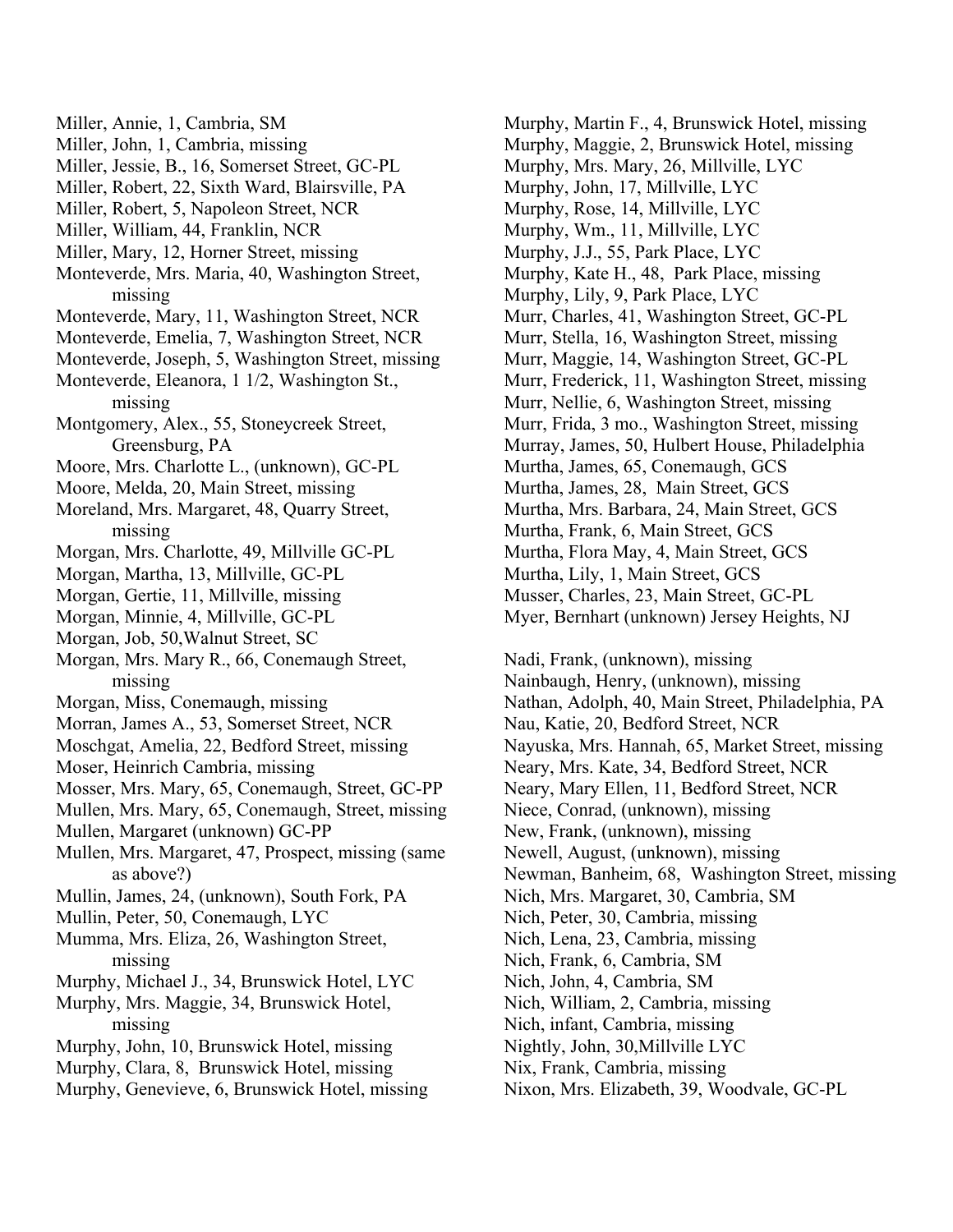Nixon, Emma R., 16, Woodvale, GC-PL Nixon, Eddie, 8, Woodvale, GC-PL Nixon, Fannie, 5, Woodvale, missing Noblespiece, Maggie, 14, Morrellville, NCR Noro, Kate, (unknown), GC-PL Nugent, Mrs. Mary Jane, 60, Hager Block, NCR

Oberlander, Robert, 35, Locust Street, missing Oberlander, Mrs. Robert, 30,Locust Street, missing Oberlander, Mary, 2, Locust Street, missing O'Brien, Mrs. Sarah, 60, Millville, missing O'Brien, Mrs. Catherine, 55, Millville, missing O'Brien, Mrs. Ellen, 31, Millville, missing O'Callahan, James, 70, Millville, missing O'Callahan, Mrs. Bridget, 68, Millville, missing O'Callahan, Miss Ella, 25, Millville, missing O'Connell, Cambria, NCR O'Connell, Edward, Cambria, missing O'Connel, Capt. Patrick, 70, Washington St., LYC O'Connel, Margaret, 63, Washington Street, LYC O'Connel, Nora, 60, Washington Street, LYC O'Conner, Rose, 20, Locust Street, NCR O'Donnel, Frank, Washington Street, LYC O'Donnell, John, 2, Washington Street, missing Ogle, Mrs. Hettie, M., 52, Washington Street, missing Ogle, Minnie T., 32, Washington Street, missing O'Lily, Catherine, 20, Cambria, missing O'Neal, John, 19, Wood Alley, NCR O'Neil, Edward, 3 mo., Cambria, LYC O'Neil, Mrs. Bridget, 28, Cambria, LYC O'Neil, John, (unknown), LYC O'Neill, James, 2, Cambria, missing O'Shea, Mary, Second Ward, missing Osterman, Joseph, 38, Cambria, SM Osterman, Mrs. Victoria, 31, Cambria, missing Osterman, Joseph Jr., 6, Cambria, missing Osterman, Conrad, 4, Cambria, missing Osterman, Mary Ann, 1 1/2, Cambria, missing Oswald, Appahmarian, 12, Cambria, NCR Oswald, Mrs. (unknown) GC-PP Oswald, Charles, 44, Third Ward, GCS Oswald, Mary, 19, Third Ward, GCS Oswald, Eulaliah, 9, Third Ward, missing Overbeck, William H., 38, Main St., Philadelphia Owens, Mrs., (unknown), GC-PP

Owens, Annie, (unknown), GC-PL Owens, Mrs. Elizabeth, 37, (unknown) missing Owens, Mrs. Mary Ann, 31, Conemaugh Street, GC-PL Owens, John, 12, Conemaugh Street, missing Owens, Thomas, 10, Conemaugh Street, GC-PL Owens, Mary, 8, Conemaugh Street, GC-PL Owens, Amelia, 6, Conemaugh Street, missing Owens, Willie, 4, Conemaugh Street, missing Owens, Gladies, 5 mo, Conemaugh Street, GC-PL Owens, William, 65, Market Street, GC-PL Owens, Mrs. Mary, 62, Market Street, missing Owens, William L., 11, Market Street, Scalp Level, PA Owens, Daisy, 13, Market Street, Scalp Level, PA Oyler, John R., (unknown), GC-PP Oyler, Mrs. Mary, R., 27, Woodvale, GC-PL Oyler, John R., 6, Woodvale, GC-PL

Page, Emma, 11, Mineral Point, NCR Page, Herman, 6, Mineral Point, NCR Palmer, Mrs. J.H., 76, Napoleon Street, NCR Parke, Mrs. Agnes J., 56, Bedford Street, GC-PL Parke, William E., Bedford Street, GC-PL Parsons, Mrs. Eva M., 23, Locust Street, GC-PL Partsch, Mrs. Josephine, 59, Woodvale, NCR Penrod, William H., 59, Conemaugh, GC-PL Peppler, Wm., 20,Conemaugh, SC Peyton, John W., 65, Clinton Street, GC-PL Peyton, George A., 19, Clinton Street, GC-PL Peyton, Marcellus K., 16, Clinton Street, GC-PL Peyton, Julia F., 13, Clinton Street, GC-PL Pfeifer, Charles, 30, Woodvale, missing Pfeifer, Ella, 21, Woodvale, missing Pheng, John, Conemaugh, missing Phillips, Mrs. Jane M., 68, Market Street, GC-PL Phillips, John J., 14, Market Street, missing Phillips, David, 12, Market Street, missing Phillips, Richard, 10, Market Street, missing Phillips, Mary, 8, Market Street, missing Phillips, Evan, 6, Market Street, missing Phillips, Mrs. Eliza, 48, Union Street, GC-PP Phillips, Mary, 16, Union Street, missing Phillips, John, 15, Union Street, NCR Phillips, Grace, 12, Union Street, missing Pike, Fanny, 19, Haynes Street, Blairsville, PA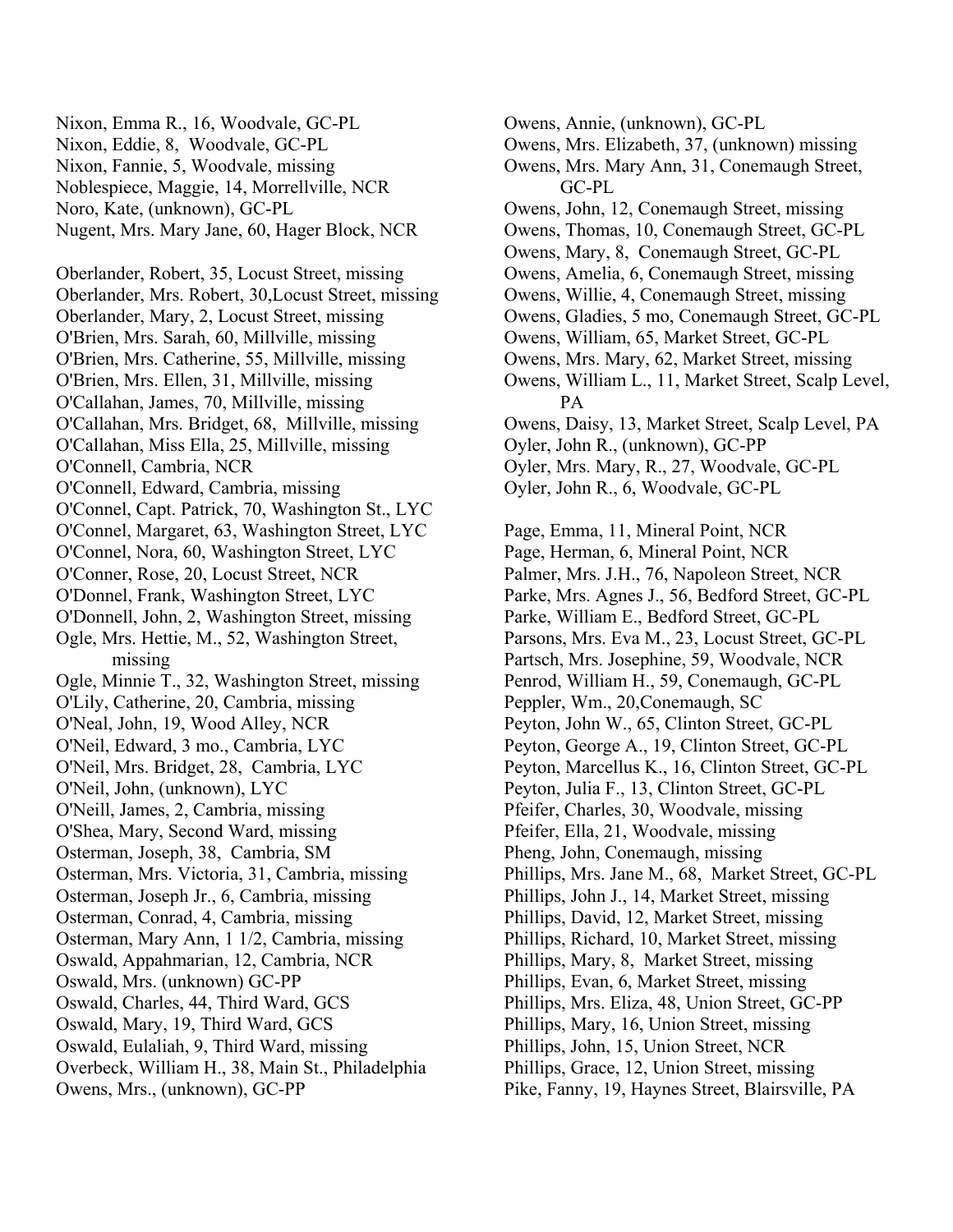Pike, William W., 50, Haynes Street, GC-PL Pike, William W. Jr., 15, Haynes Street, GC-PL Pike, S. Bowen, 10, Haynes Street, GC-PL Pipple, Mrs., Fourth Ward, missing Plummer, Alvin, (unknown), missing Poland, Walter, 5, Market Street, GC-PL Poland, Frederick, 3, Market Street, GC-PL Pollocks, Louis, 19, Cambria, missing Polk, John, (unknown,) missing Potter, Joseph R., 63, Woodvale, GC-PL Potter, Mrs. Sarah, 59, Woodvale, GC-PL Potter, Nora G., 17, Woodvale, GC-PL Potts, Miss Jane E., 47, Walnut Street, GC-PL Potts, Mrs. Mary, 29, Market Street, missing Powell, Mrs. Reese, 74, Main Street, missing Powell, George, 1 1/2, Vine Street, GC-PL Powell, Richard, 4 wks, Vine Street, GC-PL Pratt, (family of 2) Cambria, missing Price, Mrs. Abe, 29, Millville missing Pritchard, Henry, 62, Market Street, GC-PL Pritchard, Mrs. Henry, 48, Market Street, missing Pritchard, Howell, 9, Market Street, missing Pritchard, Alice, 5, Market Street, missing Pritchard, Rachael, 3, Market Street, missing Progner, Samuel, 28, Conemaugh, missing Prosser, Mrs. David, 68, Union Street, missing Prosser, Fannie, 22, Market Street, GC-PL Prosser, Bessie, 19, Market Street, GC-PL Prosser, Maria, (unknown), GC-PL Pukey, Julius, 23, Cambria, missing Pukey, Matilda, 1, Cambria, missing Purse, Mary L., Market Street, GC-PL

Quinn, Ellen, Franklin Street, LYC Quinn, John, Franklin Street, LYC Quinn, Mrs. Terry, 26, Railroad Street, SM Quinn, Vincent D., 16, Main Street, GCS

Raab, George, 44, Clinton Street, GC-PL Raab, Mrs. George, Clinton Street, GC-PL Raab, Mollie, 18, Clinton Street, missing Raab, Norma, 16, Clinton Street, GC-PL Raab, Bertha, 13, Clinton Street, missing Raab, Katie, 3, Clinton Street, missing Raab, Geo. C., 28, Washington Street, SC Raab, Mrs. Minnie, 24, Washington Street, missing Raab, Lizzie, 24, Washington Street, GC-PL Raab, Emilia, 20,Washington Street, GC-PL Raab, John C., (unknown), GC-PL Raab, Ella, (unknown), GC-PL Rainey, Mrs. Lizzie L., 25, Bedford Street, GC-PL Rainey, Parke, 1 1/2, Bedford Street, GC-PL Randolph, George, F., 26, Beaver Falls, GC-PL Rausch, John, 44, Daisytown, NCR Rawn, Mrs. Henrietta, 78, Conemaugh, missing Ream, Mrs. Mary, 34, Woodvale, missing Ream, Joseph, 10, Woodvale, missing Ream, Effie May, 6, Woodvale, missing Ream, Cora, 1, Woodvale, missing Ream, Frederick E., 23, Third Ward, missing Ream, Amelia, 20, Third Ward, missing Reamus, Gussie, 17, Woodvale, missing Recke, Alex, 35, Washington Street, SC Recke, Mrs. Alex, 29, Washington Street, missing Reed, Charles, (unknown), missing Reese, Mrs., 70, (unknown) missing Reese (family of 4), (unknown), SC Reese, Mrs. Lizzie, 30, Conemaugh Street, GC-PP Reese, Sarah, 10, Conemaugh Street, GC-PL Reese, John, 2, Conemaugh Street, GC-PL Reese, Mrs. J.W., (unknown), GC-PL Reese, Samuel, (unknown), GC-PL Reese, Annie, 7, Vine Street, GC-PP Reese, Idris, 3, Vine Street, GC-PL Reese, Gertie, (unknown), GC-PL Reese, Mrs. Mary D., 74, Market Street, GC-PL Reese, Susie, 14, Millville, missing Reese, Sarah, Woodvale, missing Reibert, Julius, Washington Street, GC-PL Reidel, John C., 60,Conemaugh, GC-PP Reidel, Mrs. Teresa, 56, Conemaugh, missing Reilly, Timothy, 27, Millville, missing Repp, Mrs. Catherine, 26, Sherman Street, GC-PL Repp, George, 5 mo., Daisytown NCR Ressler, John, (unknown), missing Reynolds, Mrs. Elizabeth, 40,Woodvale, missing Reynolds, Idella, 14, Woodvale, missing Reynolds, Columbia, Conemaugh, missing Rhodes, Link, 26, Somerset Street, GC-PL Rhodes, Ellen, 20, Somerset Street, GC-PL Rhodes, Frank, 2, Somerset Street, missing Rhodes, Clarence, 10 mo., Somerset Street, GC-PL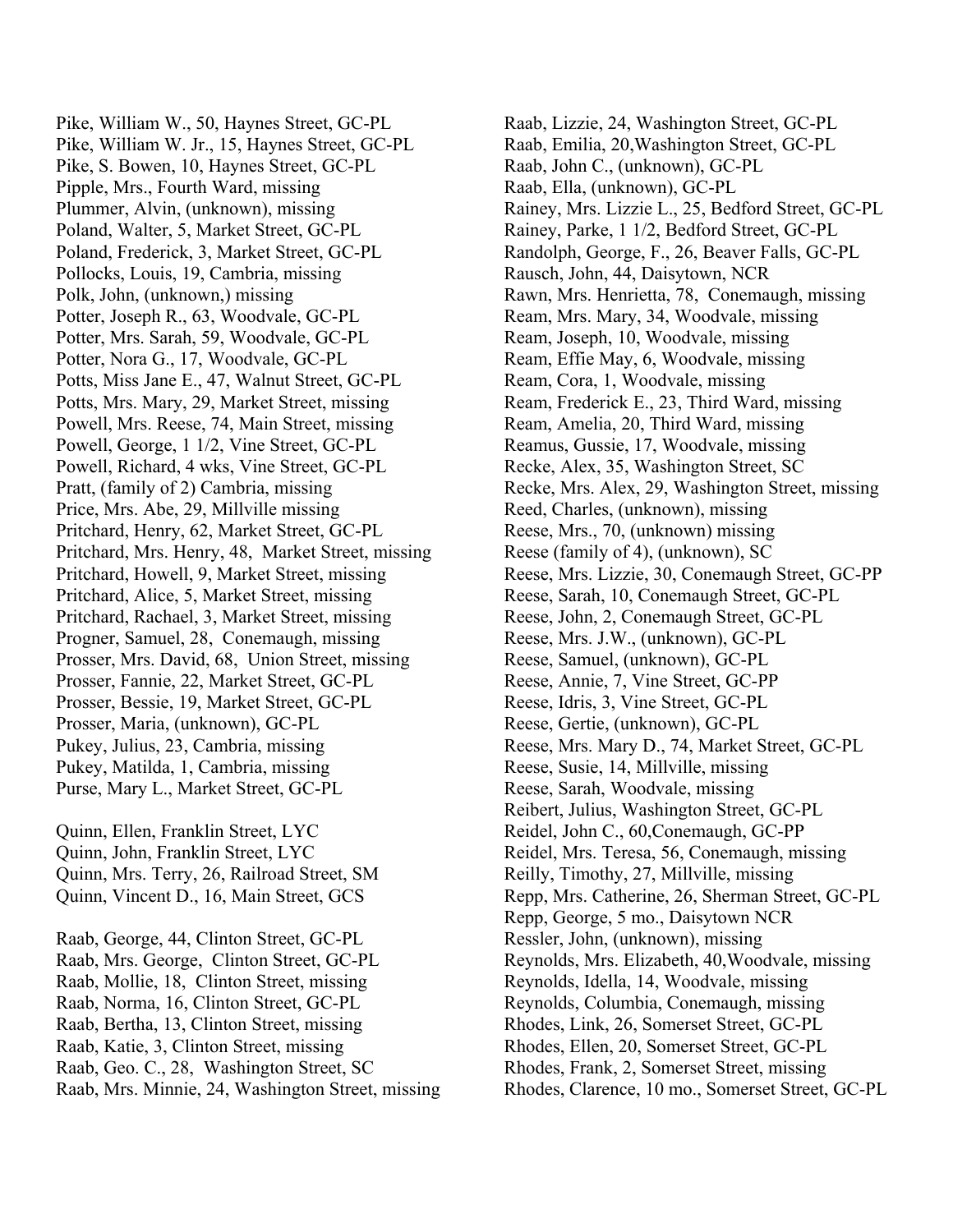Rich, Mrs. Charlotte, 45, Stoneycreek St., GC-PP Rich, Harry, 16, Stoneycreek Street, missing Richards, Mrs. Margaret, 40, Union Street, missing Richards, Carrie, Hulbert House Ypsilanti, MI Richards, Mollie, Hulbert House Ypsilanti, MI Richards, John O., 70, (unknown) Rome, NY Riffle, Mary C., Cambria, missing Riley, Mrs. Bridget, 40, Cambria, missing Riley, Frances, 15, Cambria, LYC Riley, Gertrude, 13, Cambria, LYC Riley, Mary, 18, Cambria, LYC Ripple, Jackson, 34, Apple Alley, GC-PL Ripple, Maggie B., 27, Merchants' Hotel, GCS Ritter, Katie, 20, Cambria, missing Ritter, Sophia, 12, Cambria, missing Roberts, Mrs. Jennie, 18, Somerset Street, GC-PP Roberts, Howard J., 59, Walnut Street, GC-PL Roberts, Mrs. Howard J., 50,Walnut Street, GC-PL Roberts, Otis, 23, Walnut Street, GC-PL Roberts, Mrs. Lucinda H., 8, 1, Main Street, GC-PL Robine, Christina, 25, Franklin Street, GCS Robine, Eddie, 2, Franklin NCR Robine, Willie, 9 mo., Franklin NCR Robinson, Thomas, 60, Woodvale, GC-PL Rodgers, Mrs. D.L., (unknown) GC-PL Rodgers, Mrs. Rose, 48, Millville GC-PL Rodgers, Patrick, 52, Millville NCR Rodgers, Grace, 5, Millville NCR Rodgers, Mrs. Mary, 50, Millville NCR Rodgers, Mary, Hulbert House, missing Rodgers, Mary G., 19, Woodvale, missing Rodgers, Mrs. Mary, Water Street, missing Rogers, Mary, 17, Millville LYC Rogers, Tatt. (unknown) LYC Rogers, Mrs. Susan (unknown) LYC Rogers, Jane, child (unknown) LYC Roland, Louis, 31, Conemaugh, GC-PL Roland, Lizzie, 29, Conemaugh, GC-PL Roland, Lizzie, 5 mo., Conemaugh, missing Roose, John, 31, Haynes Street, missing Rose, Harry G., 29, Locust Street, GC-PL Rosenfelt, (family of 5), (unknown), missing Rosenfelt, Solomon, Washington Street, GC-PP Rosensteel, James M., 50, Woodvale, GC-PL Rosensteel, Mrs. J.M., 35, Woodvale, Nicholson, PA

Rosensteel, Matilda, 19, Woodvale, missing Rosensteel, Ray Halstead, 18, Woodvale, Nicholson, PA Ross, Joseph, 30, Conemaugh, NCR Roth, Albert, 8, Cambria, missing Roth, Mary, 6, Cambria, missing Roth, Annie, 5, Cambria, NCR Roth, Mrs. Kate, 27, Bedford Street, GC-PL Roth, Sebastian, First Ward, missing Roth, John, 38, Potts Street, GC-PL Rowland, Mrs. E.J., 64, Market Street, missing Rowland, Emma, 32, Market Street, NCR Rowland, Ran, 16, Market Street, NCR Rubritz, Peter, 65, Franklin Borough GCG Rubritz, Mrs. Margaret, 56, Franklin Borough GCG Ruth, John, (unknown), missing Ryan, Mary, Third Ward, missing Ryan, Mrs. Mary, 73, Washington Street, LYC Ryan, John, 55, Washington Street, LYC Ryan, Mrs. John, 50, Washington Street, LYC Ryan, Sadie, 16, Washington Street, missing Ryan, Maggie, 14, Washington Street, LYC Ryan, Gertie, 3, Washington Street, missing Sagerson, Mrs., 96, Millville missing Sagerson, Catherine, 4, Railroad Street, LYC Sagerson, Agnes, 2, Railroad Street, LYC Sagerson, Thomas, 6 mo., Railroad Street, LYC Salenty, E., (unknown), missing

Saley, Joseph, 50, Millville missing Samen, Mrs. Annie, 25, Cambria, NCR

Sample, Mrs. Catherine, 63, E. Conemaugh,

Savage, Mrs. Bridget, 76, Woodvale, missing

Schaffer, Howard, 21, South Fork missing Schaller, Joseph, 62, Woodvale, GCS Schaller, Mrs. Joseph, 68, Woodvale, GCS

Sarlouis, Mrs. Barbara, 48, Cambria, SM

Sarlouis, Mrs. Peter, Cambria, SM Sarlouis, Sophia, (unknown), GCS Sarlous, Grace, 16, Cambria, missing

Saylor, Henry, (unknown), GC-PP

Schaller, Annie, 24, Woodvale, GCS

Samen, John, 4, Cambria, NCR Samen, Annie, 3, Cambria, NCR Samen, Mary, 3 mo., Cambria, NCR

missing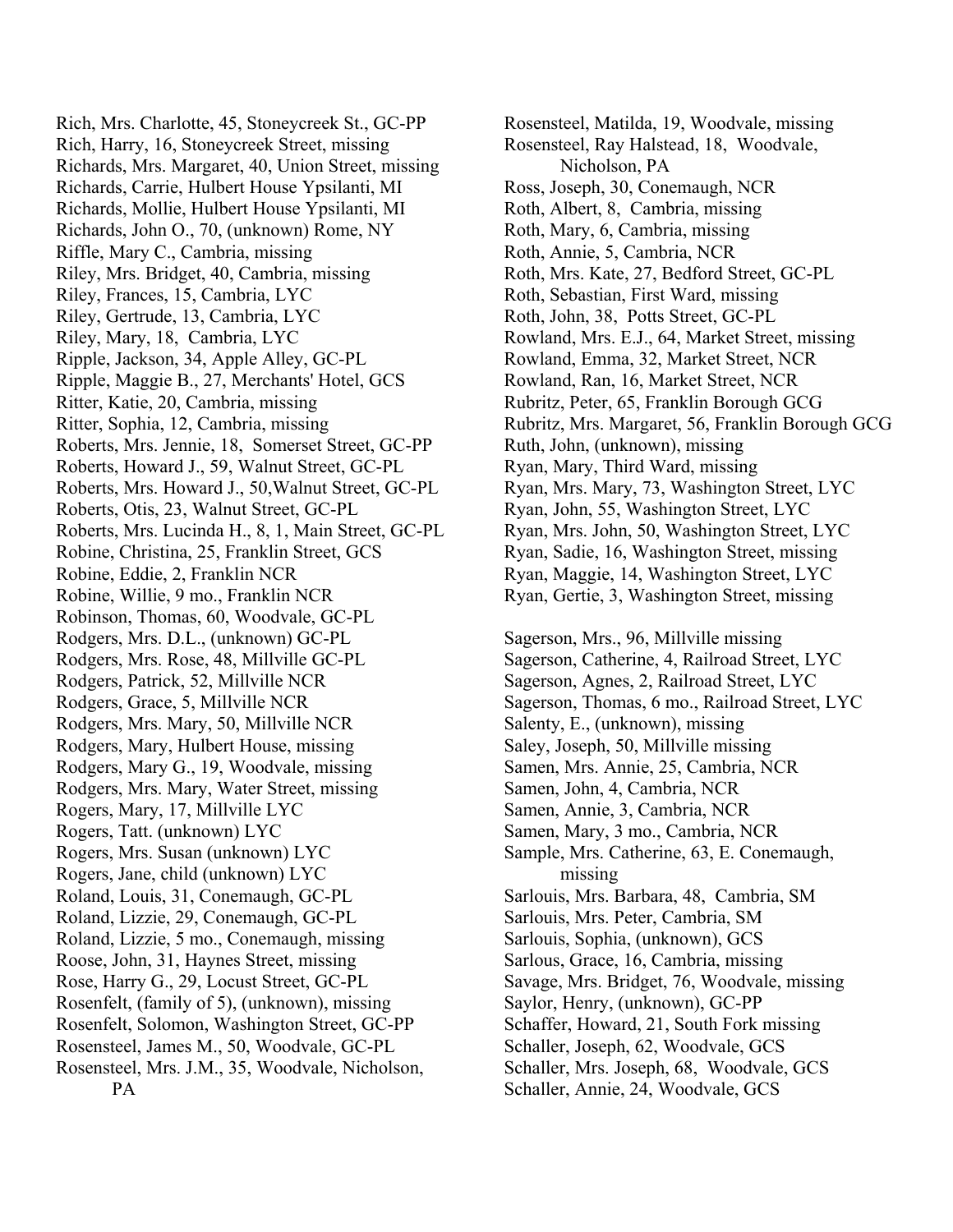Schaller, Rose, 21, Woodvale, GCS Schanvisky, August, 10, Cambria, missing Scheetz, Jacob, 61, Clinton Street, SC Scherer, Mrs. Kate, 49, Conemaugh, missing Scherer, Emma, 24, Conemaugh, missing Scherer, Mary, 11, Conemaugh, missing Schiffhauer, John, 62, Washington Street, GCG Schiffhauer, Frances, 19, Washington St., missing Schittenhelm, Anton, Cambria, GC-PP Schittenhelm, Anton Jr., Cambria, GC-PP Schmidt, Mrs. Frederick, Cambria, NCR Schmidt, John, L., Cambria, missing Schmidt, Hortense, (unknown), NCR Schmidt, Leo, (unknown), NCR Schmitt, Mrs. Augustina, 38, Cambria, missing Schmitt, Mary, 31, Cambria, SM Schmitt, August, 8, Cambria, missing Schmitt, William J., 7, Cambria, missing Schmitt, George, 4, Cambria, SM Schmitt, Anton, 2, Cambria, missing Schmitt, Sophia, 1 1/2, Cambria, SM Schmitt, Annie, 1, Cambria, missing Schmittenhelm, Max, Cambria, NCR Schmittenhelm, Wilmena, Cambria, missing Schmitz, Ferdinand, Cambria, missing Schmitz, Gabriel, 50, Conemaugh, missing Schmitz, Gustave, 33, Clinton Street, NCR Schnable, Mrs. Conrad, 35, Baumer Street, GC-PP Schnable, Conrad, 38, Baumer Street, SC Schnable, John, 20, Main Street, SC Schnell, Mrs. Fidel, 68, Cambria, SM Schnell, Mrs. Margaret, 60,Cambria, SM Schnell, Mrs. F., Cambria, SM Schnurr, Charles, 40,Conemaugh, GCS Schnurr, Robert, 27, Smith Alley, GCS Schoff, Mrs. E.T., 32, Clinton Street, GC-PL Schonhardt, Victoria, 56, Conemaugh, missing Schotz, Mrs. Elizabeth, 63, Union Street, GC-PL Schotz, Annie, 23, Union Street, GC-PL Schotz, Jennie, 21, Union Street, GC-PL Schry, Mrs. Joseph, 58, Woodvale, GCS Schry, Joseph Sr., 78, Woodvale, GCS Schubert, C.T., 39, Stoneycreek Street, GC-PL Schultz, Mrs. William, Clinton Street, missing Schultz, (4), Clinton Street, missing Schultz, Joseph, First Ward, missing

Schurtz, Peter, 38, Conemaugh, missing Schweitzer, William, Conemaugh, missing Schweitzer, Catherine E., Conemaugh, missing Seibert, Mrs. Elizabeth, 56, Woodvale, missing Seigmund, Mrs. Matilda, 52, Woodvale, missing Seigmund, Mrs. Carolina, 28, Woodvale, missing Seigmund, John, 20, Woodvale, missing Shaffer, Fred, 21, Conemaugh, Cover's Hill, PA Shaffer, Jacob, 47, Cambria, GC-PL Shaffer, Mrs. Mary, 43, Cambria, missing Shaffer, Caral, 19, Cambria, missing Sharkey, Mary, 4, Washington Street, LYC Shea, Mrs. Mary, 30, Locust Street, missing Sheldon, H., (unknown), missing Shellhamer, Lorentz (unknown) GCS Shellhammer, Patricius (unknown) GCS Sherman, Mrs. Ann, 35, Market Street, missing Shinkey, Mrs., Second Ward, missing Shmitt, Fredericka, Cambria, SM Shmitt, Mrs. Hortena, Cambria, SM Shmitt, Leo, Cambria, SM Shorper, Jacob, (unknown), missing Shorper, Jacob Jr., (unknown), missing Shulteis, Henry, 26, Potts Street, GC-PL Shumaker, Mrs. James, M. Locust Street, GC-PP Shumaker, John S., 11, Locust Street, GC-PL Shumaker, Edith M., 7, Locust Street, GC-PL Shumaker, Irene G., 5, Locust Street, GC-PL Shumaker, Walter S., 2, Locust Street, GC-PL Silverman, Moses, Second Ward, missing Singner, Mrs. E.H., Unionport, OH, missing Sininger, Mrs. Mary, Cambria, SM Siroczki, Mrs. Mary, 30, Cambria, missing Siroczki, Mary, 7, Cambria, missing Siroczki, Annie, 4, Cambria, missing Siroczki, Lizzie, 2, Cambria, missing Skiba, Mrs. Stainslous, 32, Cambria, GC-PP Skiba, Annie, 6, Cambria, missing Skiba, Joseph, 4, Cambria, GC-PP Skiba, Sophia, 1 1/2, Cambria, missing Slick, Josephine, 20, Woodvale, NCR Slick, Mrs. Nancy, 55, Forth Ward, LYC Slick, George, R., 60, Stoneycreek Street, GC-PL Smith, George, A., 38, Pearl Street, missing Smith, Addie, 13, Pearl Street, NCR Smith, Charles, 7, Pearl Street, missing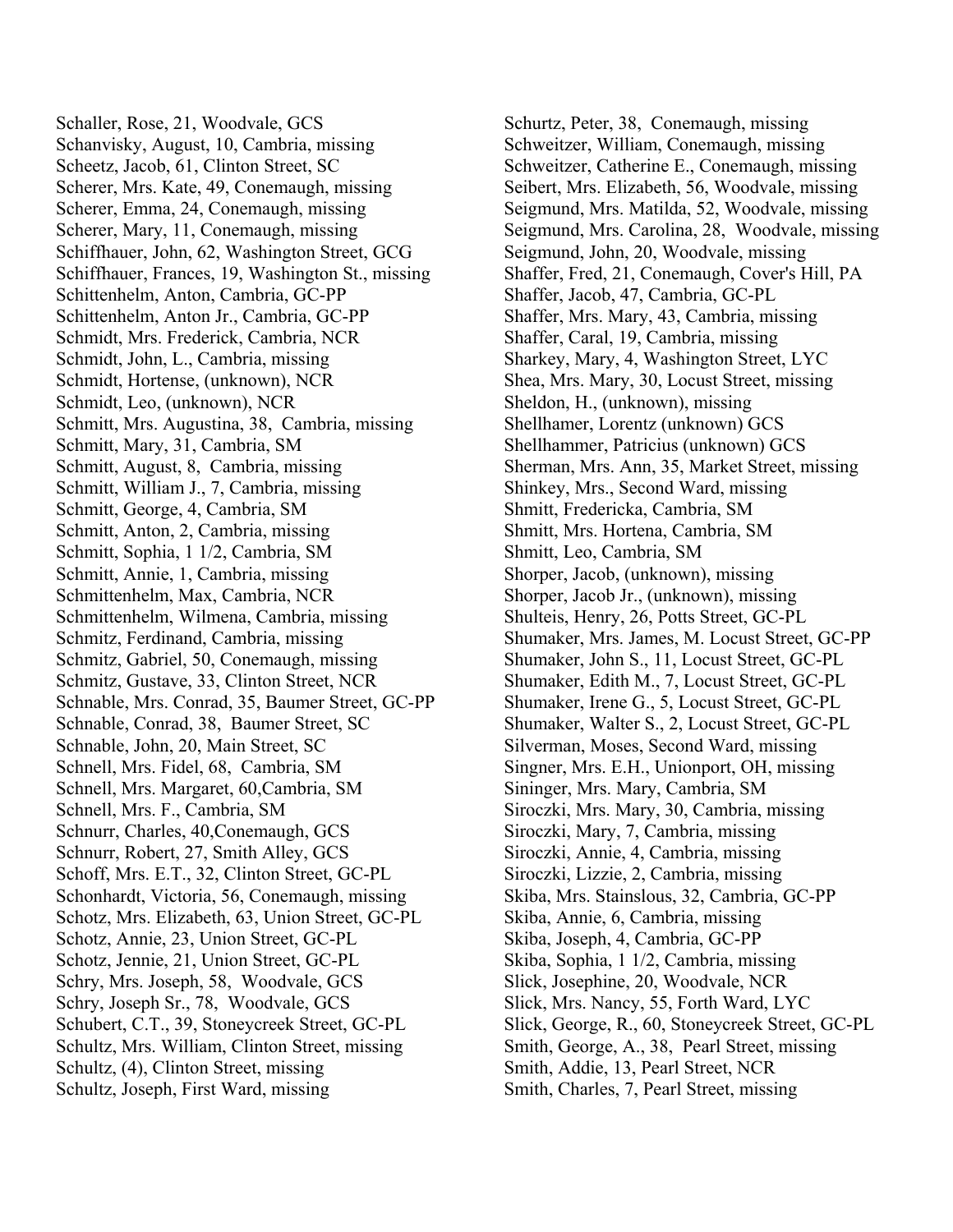- Smith, Alum, 4, Pearl Street, missing
- Smith, Effie, 9 mo, Pearl Street, missing
- Smith, Mrs. Maggie L., 38, Woodvale, NCR
- Smith, Mrs. Alice M., 29, Woodvale, Baltimore, MD
- Smith, Ralph, 11, Woodvale, GC-PP
- Smith, Harry, 5, Woodvale, missing
- Smith, Hattie, 4, Woodvale, missing
- Smith, infant, 3, Woodvale, missing
- Smith, Alice J., 2, Woodvale, missing
- Smith, Clarence, 6 mo. Woodvale, missing
- Smith, Mrs. J.L., 34, Hulbert House, Quakertown, PA
- Smith, Florence, 9, Hulbert House, Quakertown, PA
- Smith, Frank, 7, Hulbert House, Quakertown, PA
- Smith, 4 mo. infant, Hulbert House, Quakertown, PA
- Smith, Mr., 54, Cambria, GC-PL
- Smith, Mrs. Ann, 55, Cambria, missing
- Smith, Mrs. Amelia, 32, Cambria, NCR
- Smith, Mollie, 22, Cambria, missing
- Smith, Mrs. Mary, 21, Cambria, missing
- Smith, Francis, 3, Cambria, missing
- Smith, Charles, 1, Cambria, missing
- Smith, Willie, 1, Cambria, GC-PP
- Smith, Mrs. Mary, 52, Conemaugh, NCR
- Smith, Philip, 16, Conemaugh, NCR
- Smith, Philip, 16, Walnut Street, NCR
- Smith, Mrs. Sarah, 72, Walnut Street, GC-PL
- Smith, John M., 38, Millville, missing
- Smith, William, 9, Millville, missing
- Smith, Mrs. Mary, Third Ward, missing
- Smith, William, Third Ward, missing
- Smith, Esther, Third Ward, missing
- Smith, Charles, First Ward, missing
- Smith, Richard, First Ward, missing
- Smith, Frank, First Ward, missing
- Smouse, Jennie, Hulbert House, GC-PP
- Snell, Mary, 13, Cambria, SM
- Snyder, Mrs. Annie, 34, Woodvale, NCR
- Snyder, Polly, 14, Woodvale, missing
- Snyder, William, 8, Woodvale, missing
- Snyder, Annie, 6, Woodvale, missing
- Snyder, John, 3, Woodvale, missing
- Snyder, Patrick V., 5 mo., Woodvale, missing
- Snyder, Hollis, Woodvale, missing

Snyder, Mary, (unknown), missing Snyder, Annie, (unknown), missing Snyder, John, (unknown), missing Snyder, Mary E., (unknown), missing Snyder, Harrison V., (unknown), missing Spareline, John, 64, Railroad Street, NCR Speers, Mrs. L.E., (unknown), missing Spenger, Mrs. Catherine, 56, Stoneycreek St., missing Spenger, Edward, 16, Stoneycreek Street, missing Spicsak, Mrs. Annie, 27, Cambria, NCR Spitz, Walter L., Hulbert House, Philadelphia, PA Spoller, Mrs., (unknown), missing Spoller, Lee, (unknown), missing Stahr, Fred, (unknown), SC Stansfield, James C., 30, Woodvale, missing Stansfield, Mrs. J.C., 25, Woodvale, missing Stansfield, Ralph, 9 wks., Woodvale, missing Stauch, Henry, 50, Conemaugh, GC-PP Steckman, Fred, 42, Cambria, missing Steigerwald, William, Conemaugh, GCG Steigerwald, Mrs. Mary, 38, Conemaugh, GCG Steigerwald, 1 mo, Conemaugh, GCG Stenger, John, 12, Main Street, GCG Stenger, Leo, 3, Main Street, GCG Stern, Bella, (unknown), GC-PP Stern, Bella, 1, Washington Street, NCR Stewart, Watson, 60,Pearl Street, missing Stewart, Mrs., 70, Walnut Street, missing Stewart, Second Ward, NCR Stews, Louis, Walnut Street, missing Stinely, Mrs. Mary, 35, Cambria, SM Stinely, Kate, 12, Cambria, SM Stinely, Joseph, 5, Cambria, SM Stinely, Annie, 4, Cambria, missing Stinely, infant, 4 mo., Cambria, missing Stophel, Mrs. Maggie, 21, Baumer Street, GC-PL Stophel, Frank Earl, 4, Baumer Street, GC-PL Stophel, Bertha, Hulbert House GC-PL Stork, Casper, 43, Walnut Street, missing Stork, Mary, 38, Walnut Street, missing Stork, John, 20, Walnut Street, missing Stork, Lizzie, 14, Walnut Street, missing Strauss, Moses, 77, Vine Street, GC-PP Strauss, Charles S., Conemaugh, missing Strayer, Mrs. Elizabeth, 47, Market Street, SC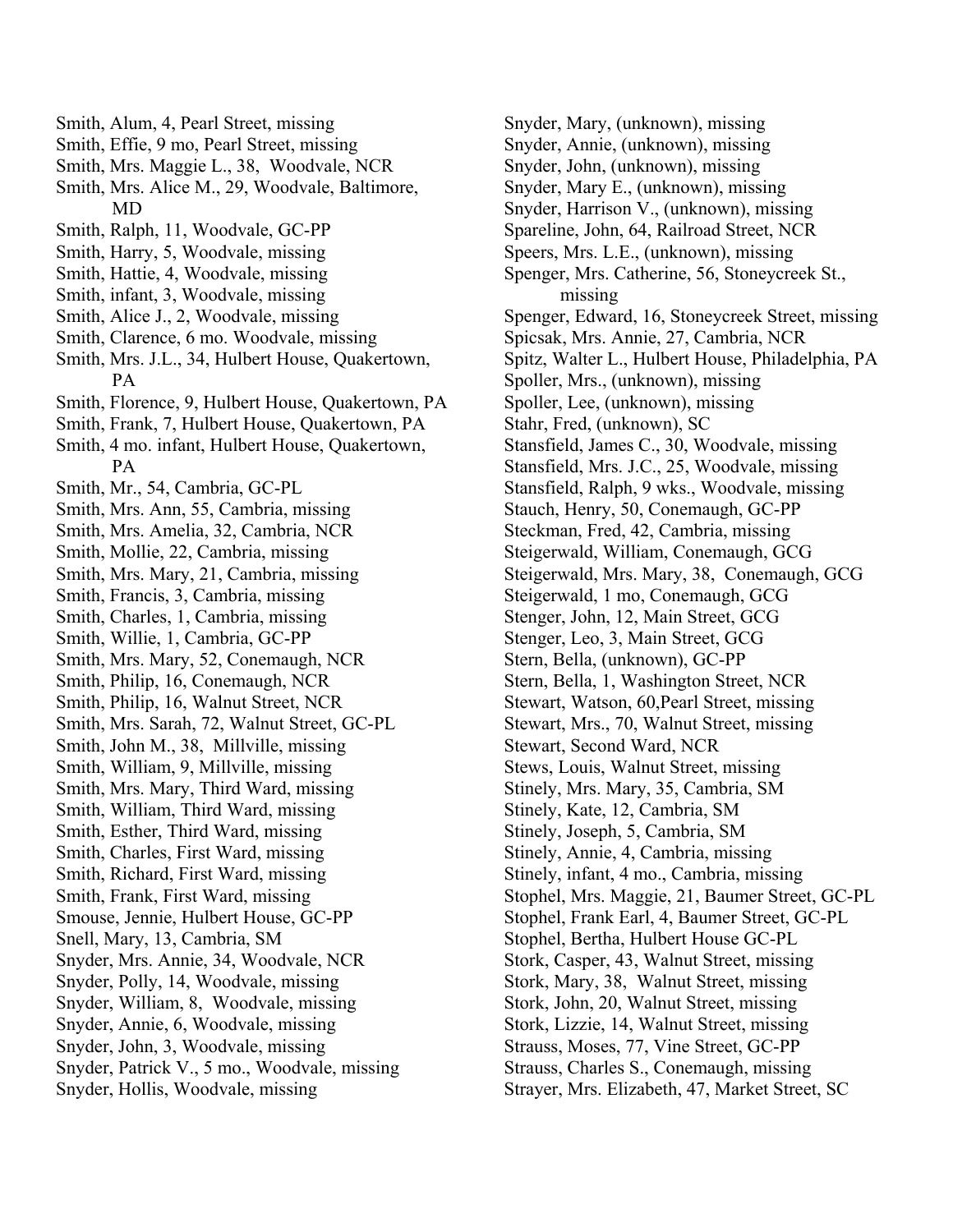Strayer, Katie, 22, Market Street, missing Strayer, Cora, 17, Market Street, SC Strayer, Bertha, 14, Market Street, missing (see above?) Strayer, Bertha, Market Street, SC Stremel, Julius, R., 21, Washington Street, GC-PL Streum, John, 63, Locust Street, GC-PL Stroup, Henry, Conemaugh, missing Stufft, J. Wesley, 37, Woodvale, GC-PL Stufft, Mrs. J.W., 39, Woodvale, GC-PL Stufft, Vera, 10, Woodvale, missing Stufft, Earl B., 8, Woodvale, missing Stufft, Lula B., 6, Woodvale, missing Stufft, Elda M., 3, Woodvale, missing Stufft, infant, 4 mo., Woodvale, missing St. John, Dr. C.P., 32, Hulbert House GC-PL Suder, Lizzie, 9, Millville, missing Suder, Homer, 7, Millville, GC-PL Suder, James, 5, Millville, missing Sullivan, Mrs. Catherine, 55, Millville, missing Sutliff, George, 25, Somerset Street, NCR Swank, Mrs. Ella, 29, Main Street, GC-PL Swank, Jennie, 15, Bedford Street, GC-PL Swank, Jacob, 61, Bedford Street, GC-PL Swank, Mrs. Catherine, 57, Bedford Street, GC-PL Swank, Fred B., 10,Bedford Street, GC-PL Swank, Leroy, 4, Main Street, missing Swank, Miss, Morris Street, missing Swank, Maud, 11, Napoleon Street, GC-PL Swank, Susan, 8, Napoleon Street, GC-PL Swank, Mrs. Neff, 31, Napoleon Street, GC-PL Swank, Samuel, 5, Napoleon Street, GC-PL Swank, Edna, 3, Napoleon Street, GC-PL Sweeney, Mrs. Ann, 70,Conemaugh, Pittsburgh, PA Sweitzer, William, 35, Morrellville, missing Surany, David (unknown) GC-PP

Tacey, Peter L., 20, Woodvale, NCR Takacs, Mrs. Teresa, 31, Cambria, LYC Takacs, Mrs. John, 21, Cambria, LYC Taylor, Frances (unknown) LYC Teeter, Mrs. (unknown) SC Teeter, Mrs. Mary, 83, Locust Street, GC-PL Temple, Leroy (unknown) missing Thoburn, John, 40, Millville missing Thoburn, Mrs. Flora, 36, Millville missing

Thoburn, John, Jr., 10,Millville missing Thoburn, Thomas, 1, Millville missing Thomas, James Roy, (unknown) missing Thomas, Sylvester (unknown) missing Thomas, John T. (unknown) GC-PP Thomas, Mrs. Annie E., 56, Napoleon St., missing Thomas, Tydvil, 19, Millville missing Thomas, Edward M., 77, Woodvale, NCR Thomas, Mrs. Edward, Woodvale, SC Thomas, Edward, 49, Woodvale, SC Thomas, Mrs. Ann, 41, Woodvale, missing Thomas, Albert E., 17, Woodvale, missing Thomas, Vivian D., 15, Woodvale, missing Thomas, Lydia, 12, Woodvale, SC Thomas, Frank, 8, Woodvale, SC Thomas, Mrs. Mary A., 39, King Street, GC-PL Thomas, Ida, 7, King Street, GC-PL Thomas, Mabel, 6, Market Street, NCR Thomasberger, Fannie, 42, Conemaugh, missing Thomasberger, Nellie, 13, Conemaugh, missing Thomasberger, Charles, 11, Conemaugh, missing Thorburn, Thomas, 17, Millville GC-PL Thorburn, Jennie, 7, Millville GC-PL Thurin, Levi (unknown) missing Till, Arthur, 27, Market Street, GC-PP Tittle, Cyrus P., 53, Broad Street, GC-PL Tokar, Mrs. Dora, 23, Cambria, LYC Tokar, Mary, 4, Cambria, LYC Tokar, Annie, 1, Cambria, LYC Totas, Jacob, Cambria, missing Totas, Sophia, Cambria, missing Totas, Michael, Cambria, missing Totas, Wavreck, Cambria, missing Tradenick, Edward, 18, Union Street, GC-PL Trawatha, Mrs. Annie, 60,Conemaugh, NCR Trefts, William S. (unknown) missing Trindle, John M., 39, Nineveh, NCR Tross, W.J. Sr., 43, Woodvale, missing Tross, Mrs. Margaret, 39, Woodvale, SC Tross, Katie, 19, Woodvale, missing Tross, William, 17, Woodvale, missing Tross, Conrad, 16, Woodvale, missing Tross, Charles, 13, Woodvale, missing Tross, George, 9, Woodvale, missing Tross, Louis, 7, Woodvale, missing Tross, Edward, 6, Woodvale, missing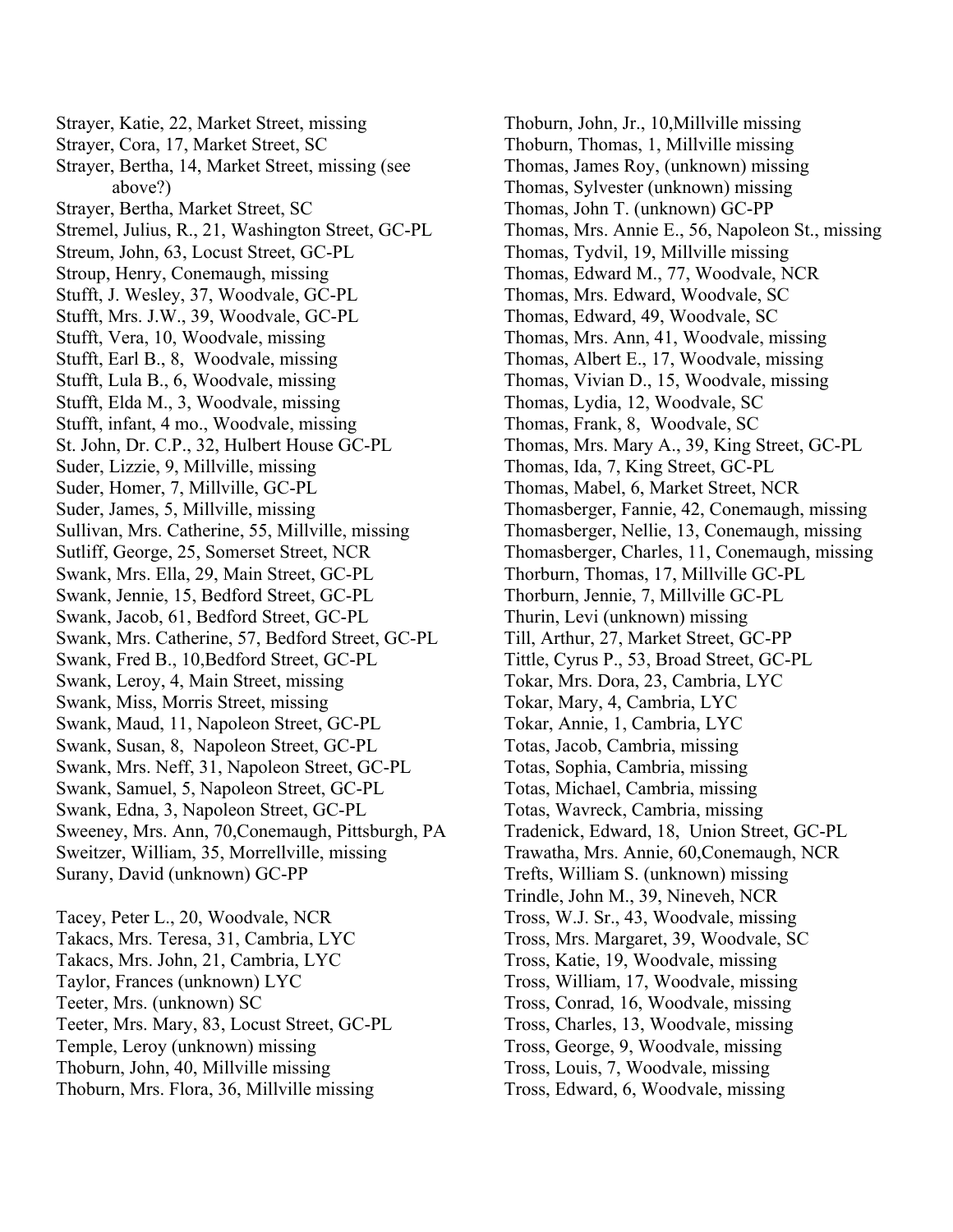Tucker, Mrs. Margaret N., 45, Woodvale, missing Tucker, Lillian G., 18, Woodvale, missing Tucker, Mabel, 6, Woodvale, missing Turner, May, 15, Main Street, GC-PL Tyler, Jno. T., 29, Stoneycreek Twnsp, GC-PL Tynan, Michael J., 49, Conemaugh, missing Tynan, Mrs. M.J., 47, Conemaugh, missing Uhl, Mrs. Ludwig, Peter Street, NCR

Unverzagt, Lizzie Washington SC Unverzagt, Minnie, 27, Washington SC Unverzagt, Daniel, 66, Washington Street, GC-PP Unverzagt, Mrs. Daniel, 62, Washington Street, GC-PP Unverzagt, George Sr., 67, Main Street, GC-PL Unverzagt, George Jr., Main Street, GC-PL

Updegraff, Samuel, 15, Woodvale, GC-PL

Valentine, George M., 42, Market Street, NCR Valentine, Mrs. Carrie, Market Street, missing Valentine, Alexander L., 14, Market Street, missing Valentine, Annie May, 11, Market Street, missing Valentine, Burt, 7, Market Street, missing Valentine, Howard, 4, Market Street, missing Valentine, Ruth, 1 1/2, Market Street, missing Vallance, David, 55, Conemaugh Street, missing Vallance, Mrs. Sarah, 66, Conemaugh St., missing Vallance, Annie, 21, Conemaugh Street, missing Varner, Viola, 12, Cambria, missing Varner, Sarah, 10, Cambria, missing Varner, Ida, 7, Cambria, missing Varner, Ella, 5, Cambria, missing Varner, infant, 6 wks, Cambria, missing Viering, Mrs. (unknown) GC-PP Viering, Mrs. Louisa, 38, Conemaugh, GC-PL Viering, Lizzie, 20, Conemaugh, GC-PL Viering, Henry, 14, Conemaugh, GC-PL Viering, Herman, 1, Conemaugh, GC-PL Veith, Mrs. Carrie, 52, Stoneycreek Street, missing Veith, Emma, 14, Stoneycreek Street, missing Vinton, Margaret, 8, Jeannette, PA GC-PL Voeghtly, Mrs. (unknown) missing Von Alt, Mrs. Catherine, Washington St., GC-PL Von Alt, Henry, Clinton Street, missing

Wagnor, Henry, Cambria, GC-PP

Wagnor, Mrs. Henry, Cambria, missing Wagnor, Frank, Cambria, missing Wagnor, John, Cambria, missing Wagoner, Dr. George, 63, Market Street, GC-PL Wagoner, Lizzie, 20, Market Street, GC-PL Wagoner, Mrs. Mary L., Market Street, GC-PL Wagoner, Frances E., 18, Market Street, GC-PL Wagoner, Cora M., Market Street, GC-PL Walford, Frank, (unknown) GC-PP Walker, Conrad, 27, Clinton Street, missing Walker, Ida J., 22, Conemaugh, missing Walser, Mrs. Ann, Alum Bank, PA missing Ward, Ella, Cambria, missing Warkeston, Miss (unknown), GC-PP Warren, Edward, 28, Millville, missing Warsing, Jane, 24, Coopersdale, GC-PP Waters, Thomas J., 15, Conemaugh, missing Watkins, Mary J., 22, Washington Street, missing Weakland, John W., 30, Napoleon Street, GC-PL Wearn, Mrs. Priscilla, 66, Walnut Street, missing Wearn, Richard, 30, King Street, missing Wearn, Mrs. Ella, 27, King Street, missing Wearn, Willie, 6, King Street, GC-PP Wearn, Myrtle, 3, King Street, missing Weaver, Mrs. Sue D., 27, Market Street, GC-PL Weaver, Martha B., 15mo., Market Street, GC-PL Weaver, Joseph H., 19, Woodvale, missing Weaver, Margaret J., Second Ward, missing Webber, Christian, 31, Woodvale, missing Weber, Mrs. Tresa, 43, Cambria, SM Weber, John, 4, Cambria, SM Weber, E. Vincent, 26, Woodvale, Harrisburg, PA Weber, Mrs. Florence, 25, Woodvale, Harrisburg, PA Wehelco, John, Cambria, missing Wehn, Casper, Clinton Street, missing Wehn, Mrs. Rachael, 57, Main Street, SC Weinzarl, Annie, 13, Cambria, missing Weinzarl, Martha, 11, Cambria, missing Weinzarl, Sarah, 7, Cambria, missing Weinzarl, Mollie, 5, Cambria, missing Weinzarl, John, 3, Cambria, missing Weinzarl, George, 4 mo., Cambria, missing Weinzierl, Louis, 41, Cambria, SM Weinzierl, Mrs. Mary, 38, Cambria, GC-PP

Weisc, Rosa, 10, Cambria, missing